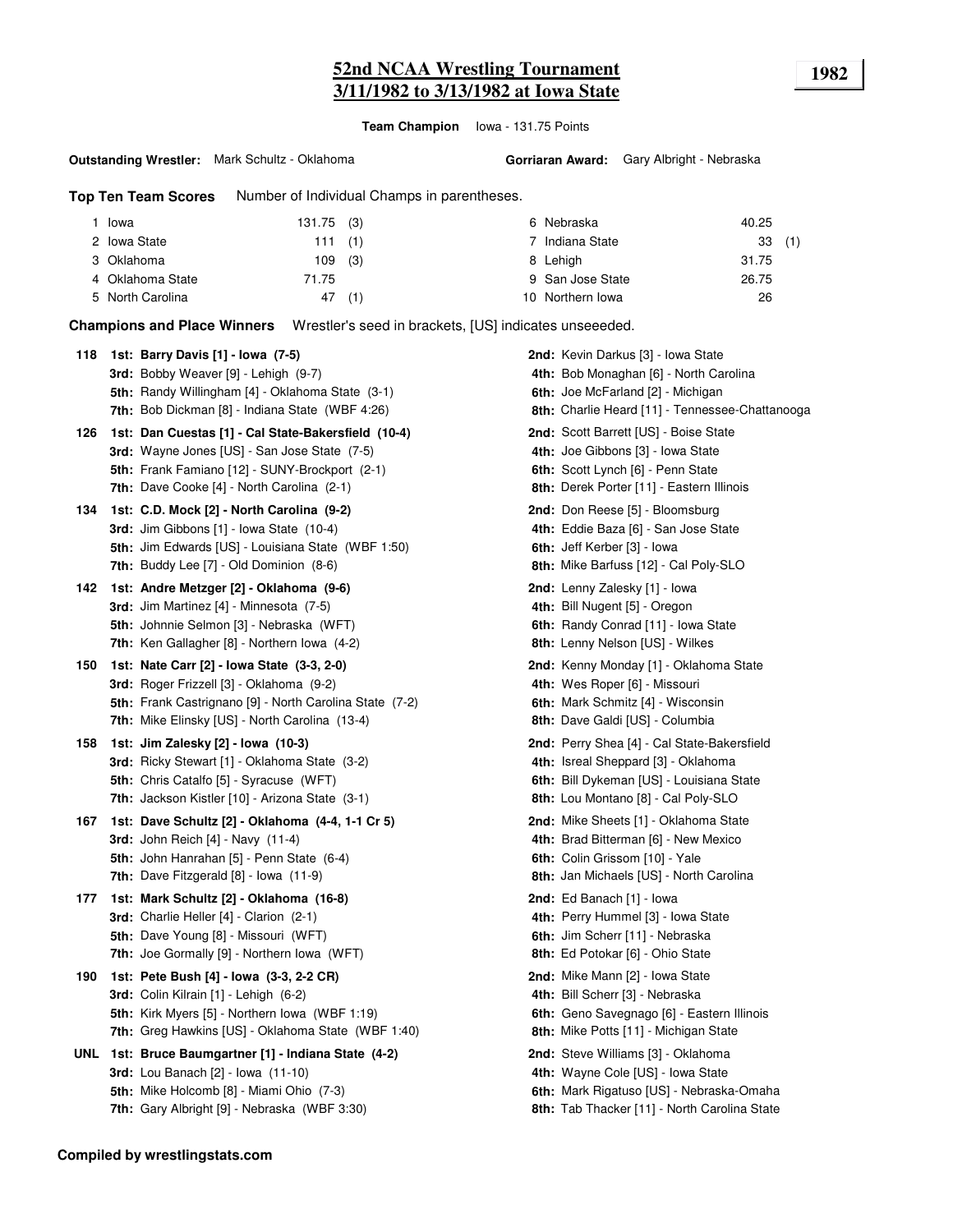#### **3/11/1982 to 3/13/1982 at Iowa State 1982 NCAA Wrestling Championship Page <sup>1</sup> of <sup>30</sup>**

|                                           |                                                                                                                                                                            |                                                                                               | 118 Weight Class                          |
|-------------------------------------------|----------------------------------------------------------------------------------------------------------------------------------------------------------------------------|-----------------------------------------------------------------------------------------------|-------------------------------------------|
|                                           |                                                                                                                                                                            |                                                                                               |                                           |
|                                           |                                                                                                                                                                            |                                                                                               |                                           |
|                                           |                                                                                                                                                                            |                                                                                               |                                           |
|                                           |                                                                                                                                                                            |                                                                                               |                                           |
|                                           |                                                                                                                                                                            |                                                                                               |                                           |
|                                           |                                                                                                                                                                            |                                                                                               | Barry Davis 4-1                           |
|                                           |                                                                                                                                                                            |                                                                                               |                                           |
|                                           |                                                                                                                                                                            |                                                                                               |                                           |
|                                           |                                                                                                                                                                            |                                                                                               |                                           |
|                                           |                                                                                                                                                                            | Barry Davis 9-6                                                                               |                                           |
|                                           |                                                                                                                                                                            |                                                                                               |                                           |
|                                           | Barry Davis 14-12                                                                                                                                                          |                                                                                               |                                           |
|                                           |                                                                                                                                                                            |                                                                                               |                                           |
| Charlie Heard, Tennessee-Chattanooga [11] |                                                                                                                                                                            |                                                                                               | <b>Barry Davis 7-5</b>                    |
| Charlie Heard 6-3                         |                                                                                                                                                                            |                                                                                               |                                           |
|                                           | Joe McFarland Fall 4:39                                                                                                                                                    |                                                                                               |                                           |
| Joe McFarland Fall 3:30                   |                                                                                                                                                                            |                                                                                               |                                           |
|                                           |                                                                                                                                                                            | Joe McFarland 8-3                                                                             |                                           |
| Carl DeStefanis 10-6                      |                                                                                                                                                                            |                                                                                               |                                           |
|                                           | Carl DeStefanis 11-5                                                                                                                                                       |                                                                                               |                                           |
| Tim Schultz 11-2                          |                                                                                                                                                                            |                                                                                               |                                           |
|                                           |                                                                                                                                                                            |                                                                                               | Kevin Darkus 5-3                          |
| Tony Calderaio 14-1                       |                                                                                                                                                                            |                                                                                               |                                           |
|                                           | Kevin Darkus 5-3                                                                                                                                                           |                                                                                               |                                           |
| Kevin Darkus Fall 1:13                    |                                                                                                                                                                            |                                                                                               |                                           |
|                                           |                                                                                                                                                                            |                                                                                               |                                           |
| Ed Giese 16-4                             |                                                                                                                                                                            |                                                                                               |                                           |
|                                           |                                                                                                                                                                            |                                                                                               |                                           |
|                                           |                                                                                                                                                                            |                                                                                               |                                           |
|                                           | Randy Blackman 5-4<br>Adam Cuestas 10-7<br>Bobby Weaver Fall 4:42<br>Randy Willingham 23-3<br>Mike Erb 8-6<br>Bob Dickman 14-7<br>Barry Davis 22-5<br>Todd Sterr Fall 2:28 | Adam Cuestas 12-4<br>Randy Willingham 13-13, 7-3<br>Bob Dickman Fall 6:09<br>Bob Monaghan 6-4 | Randy Willingham 4-3<br>Kevin Darkus 10-9 |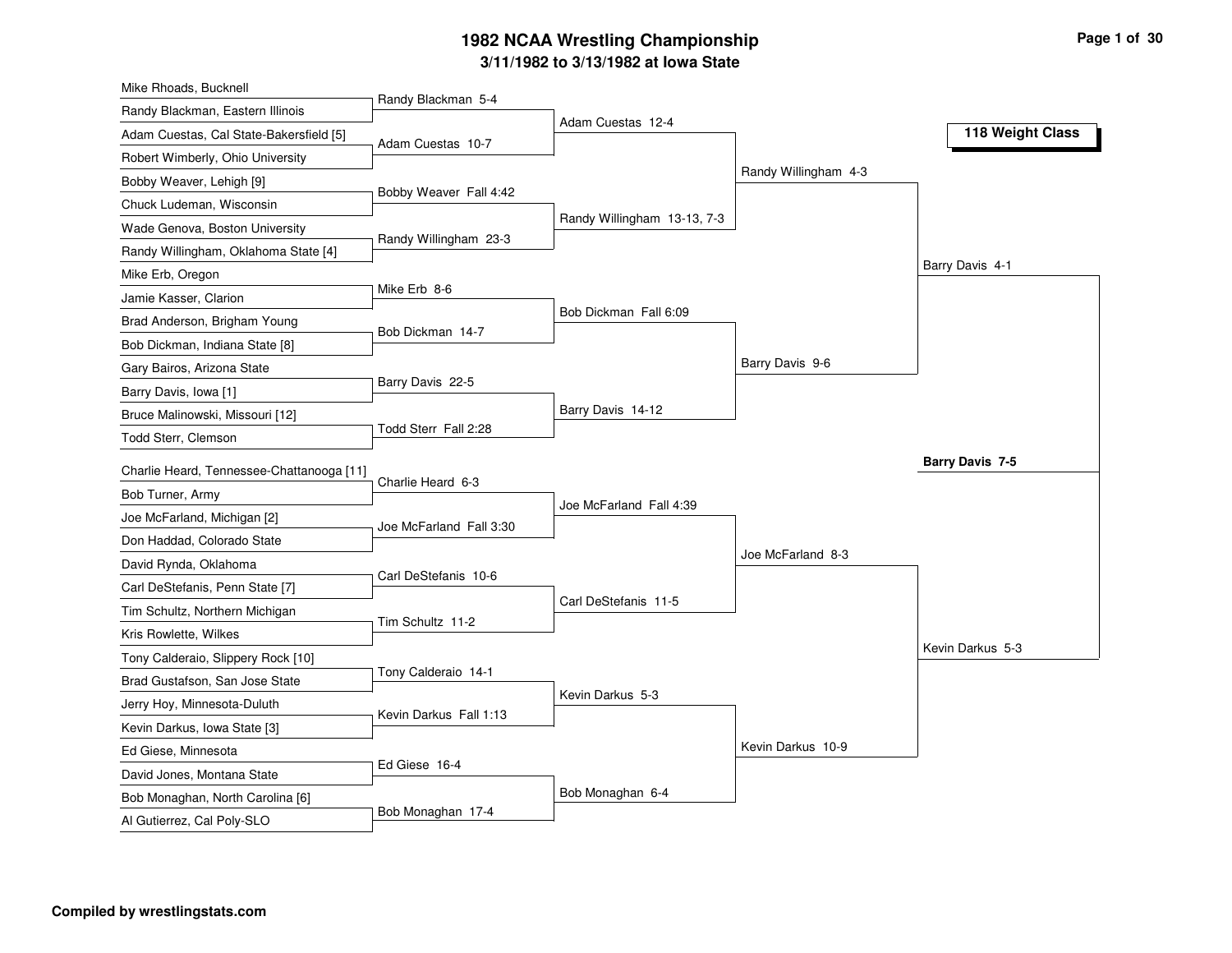## **3/11/1982 to 3/13/1982 at Iowa State 1982 NCAA Wrestling Championship Page <sup>2</sup> of <sup>30</sup>**

| Genova, Boston University    |                                |               |               |                            |                                                     |
|------------------------------|--------------------------------|---------------|---------------|----------------------------|-----------------------------------------------------|
|                              |                                |               |               |                            | <b>118 Consolation Bracket</b>                      |
|                              | Weaver Fall 5:47               |               |               |                            |                                                     |
| Weaver, Lehigh               |                                |               |               |                            |                                                     |
|                              |                                | Weaver 5-3    |               |                            |                                                     |
|                              | Cuestas, Cal State-Bakersfield |               |               |                            |                                                     |
|                              |                                |               | Weaver 13-5   |                            |                                                     |
| Mansfield, Kentucky          |                                |               |               |                            | Weaver 13-4                                         |
|                              |                                |               |               | McFarland, Michigan        |                                                     |
|                              | Mansfield 5-2                  |               |               |                            |                                                     |
| Sterr, Clemson               |                                | Dickman 15-2  |               |                            |                                                     |
|                              |                                |               |               | <b>Third Place:</b>        | Bobby Weaver, Lehigh 9-7                            |
|                              | Dickman, Indiana State         |               |               | <b>Fourth Place:</b>       | Bob Monaghan, North Carolina                        |
|                              |                                |               |               | <b>Fifth Place:</b>        | Randy Willingham, Oklahoma State 3-1                |
| Haddad, Colorado State       |                                |               |               |                            | Sixth Place: Joe McFarland, Michigan                |
|                              |                                |               |               |                            | Seventh Place: Bob Dickman, Indiana State Fall 4:26 |
|                              | Heard 10-8                     |               |               |                            | Eighth Place: Charlie Heard, Tennessee-Chattanooga  |
| Heard, Tennessee-Chattanooga |                                | Heard 15-10   |               |                            |                                                     |
|                              |                                |               |               |                            |                                                     |
|                              | DeStefanis, Penn State         |               |               |                            |                                                     |
|                              |                                |               | Monaghan 10-9 |                            |                                                     |
| Hoy, Minnesota-Duluth        |                                |               |               |                            | Monaghan 5-2                                        |
|                              |                                |               |               | Willingham, Oklahoma State |                                                     |
|                              | Calderaio 6-4                  |               |               |                            |                                                     |
| Calderaio, Slippery Rock     |                                | Monaghan 14-4 |               |                            |                                                     |
|                              | Monaghan, North Carolina       |               |               |                            |                                                     |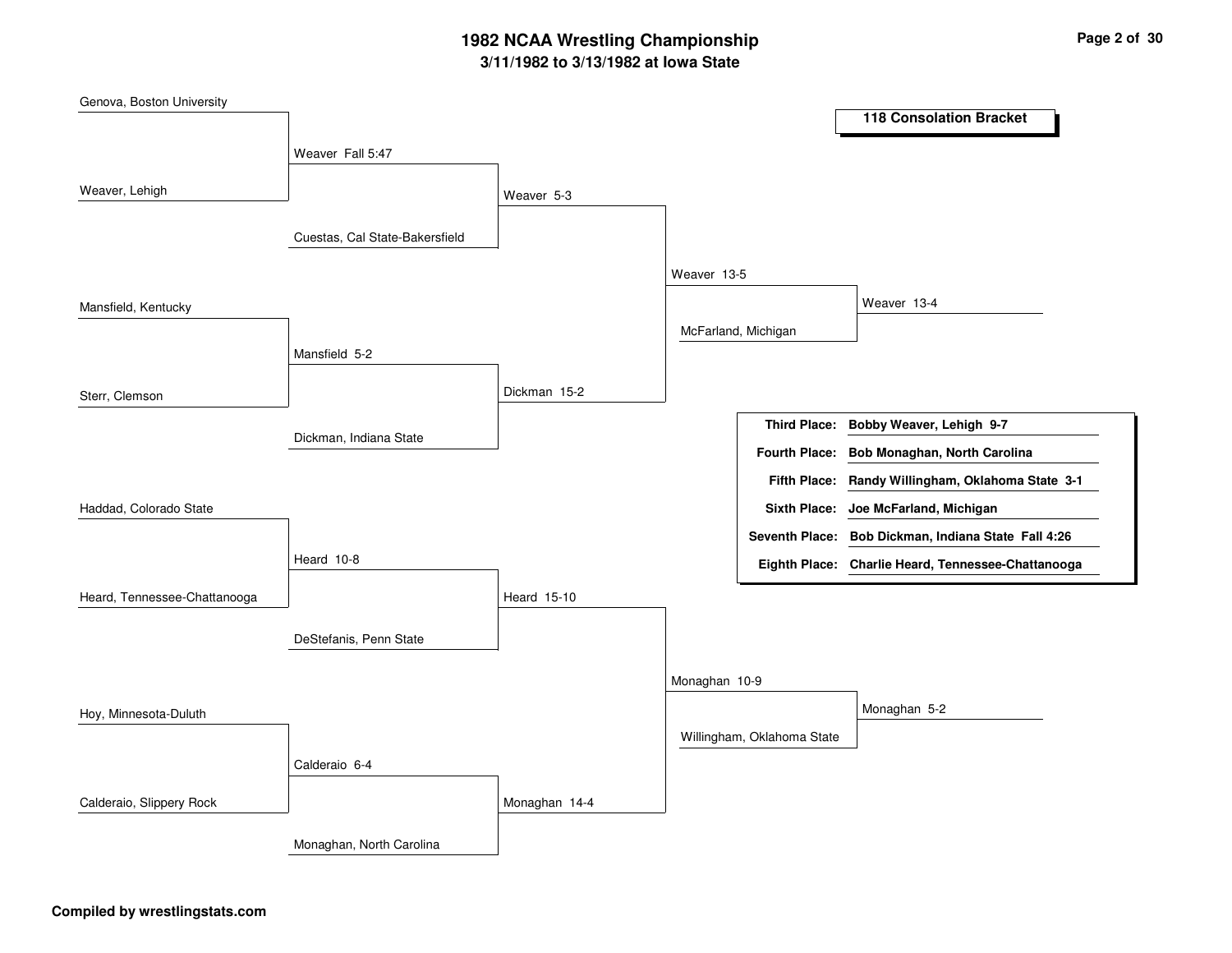## **3/11/1982 to 3/13/1982 at Iowa State 1982 NCAA Wrestling Championship Page <sup>3</sup> of <sup>30</sup>**

#### **Championship Pigtail Bouts for 118**

#### Joe McFarland - Michigan

Jim Pagano - Virginia

|                                          | McFarland 13-11 |
|------------------------------------------|-----------------|
| Jim Pagano - Virginia                    |                 |
| Barry Davis - Iowa                       |                 |
| Glynn Mansfield - Kentucky               | Davis 29-13     |
| <b>Consolation Pigtail Bouts for 118</b> |                 |
| Glynn Mansfield - Kentucky               |                 |
|                                          |                 |
| Gary Bairos - Arizona State              | Mansfield 12-1  |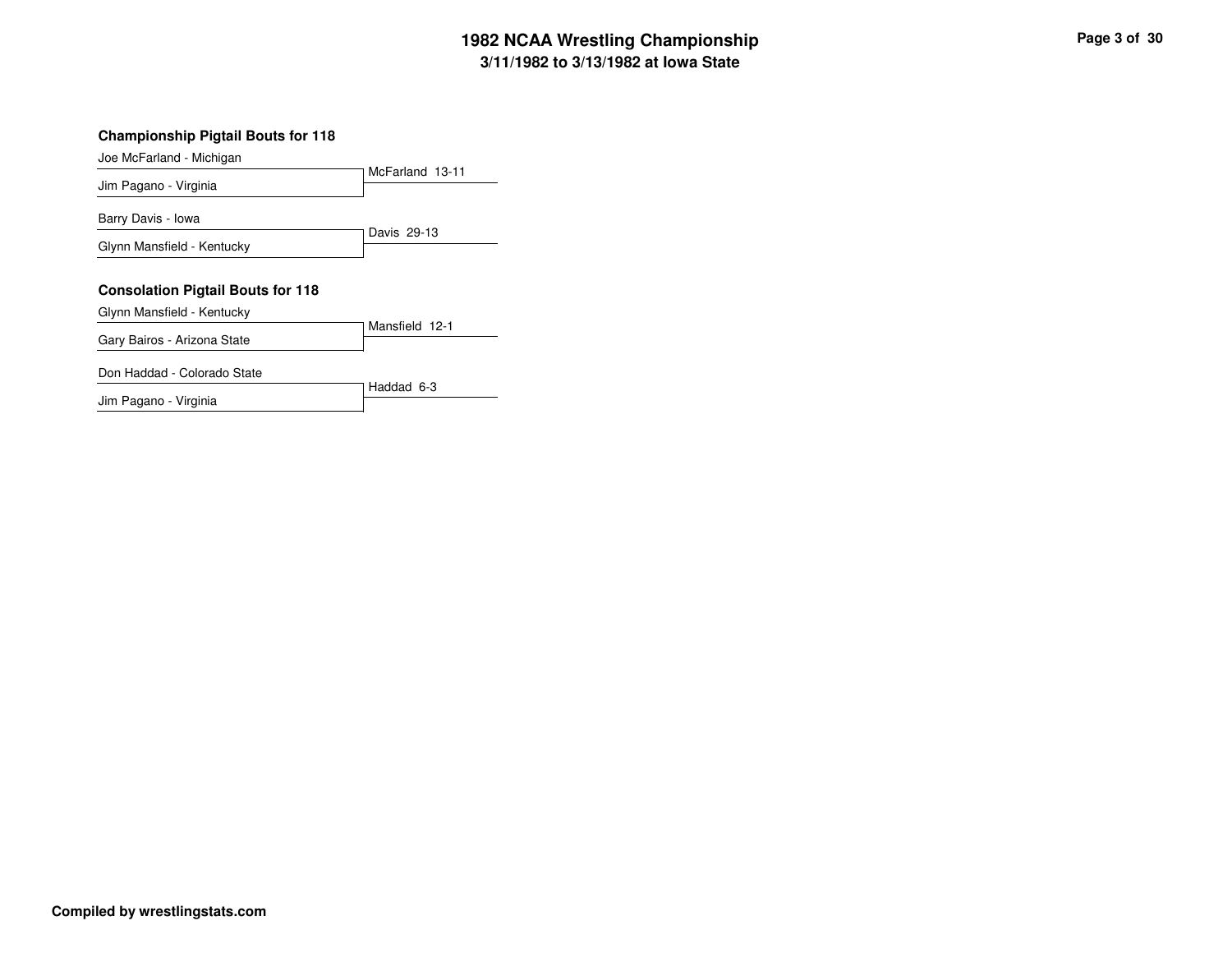#### **3/11/1982 to 3/13/1982 at Iowa State 1982 NCAA Wrestling Championship Page <sup>4</sup> of <sup>30</sup>**

| Randy Majors, Northern Iowa                                                     |                  |
|---------------------------------------------------------------------------------|------------------|
| Mike Jones 6-5<br>Mike Jones, Oklahoma State<br>Wayne Jones 22-6                |                  |
| Tom Husted, Lehigh [5]<br>Wayne Jones 12-7                                      | 126 Weight Class |
| Wayne Jones, San Jose State                                                     |                  |
| Wayne Jones 2-2, 2-0<br>Don Stevens, SIU-Edwardsville                           |                  |
| Dave Cooke 7-3<br>Dave Cooke, North Carolina [4]                                |                  |
| Dave Cooke 6-5<br>Dave Scotton, Northwestern                                    |                  |
| Chris Wentz 17-7<br>Chris Wentz, North Carolina State [9]                       |                  |
| Dan Cuestas 12-0<br>Mark Palzer, Army                                           |                  |
| Mark Palzer 14-4<br>Darrow Traylor, Boston University                           |                  |
| Mark Palzer Fall 2:29<br>Chris Taylor, Brigham Young<br>Gary Lefebvre 8-4       |                  |
| Gary Lefebvre, Minnesota [8]                                                    |                  |
| Dan Cuestas 17-7<br>Ed Lorah, Syracuse                                          |                  |
| Dan Cuestas 22-10<br>Dan Cuestas, Cal State-Bakersfield [1]                     |                  |
| Dan Cuestas 7-6<br>Frank Famiano, SUNY-Brockport [12]                           |                  |
| Frank Famiano 9-7<br>Lyle Clem, North Dakota State                              |                  |
| Mark Trizzino, Iowa [2]                                                         | Dan Cuestas 10-4 |
| Mark Trizzino 14-6<br>Mike Millward, Lock Haven                                 |                  |
| Derek Porter 3-2<br>Lang Davidson, Washington State                             |                  |
| Derek Porter 21-5<br>Derek Porter, Eastern Illinois [11]                        |                  |
| Scott Barrett 4-3<br>Mark Zimmer, Oklahoma [7]                                  |                  |
| Cliff Berger 10-9<br>Cliff Berger, Oregon State                                 |                  |
| Scott Barrett 16-5<br>Miles Hancock, Oregon                                     |                  |
| Scott Barrett 9-6<br>Scott Barrett, Boise State                                 |                  |
| Scott Barrett 2-1<br>Gerald Moore, Kentucky                                     |                  |
| Joe Gibbons Fall 4:54<br>Joe Gibbons, Iowa State [3]                            |                  |
| Joe Gibbons 6-4<br>Ed Pidgeon, Hofstra [10]                                     |                  |
| Doug Drew 9-2                                                                   |                  |
| Doug Drew, Kent State<br>Joe Gibbons 3-3, 3-3 Cr                                |                  |
| Jim Mason, Michigan State<br>Scott Lynch 18-8                                   |                  |
| Scott Lynch, Penn State [6]<br>Scott Lynch 6-6, 1-0                             |                  |
| Jerry Johnson, Slippery Rock<br>Jerry Johnson 7-2<br>Ralph Harrison, New Mexico |                  |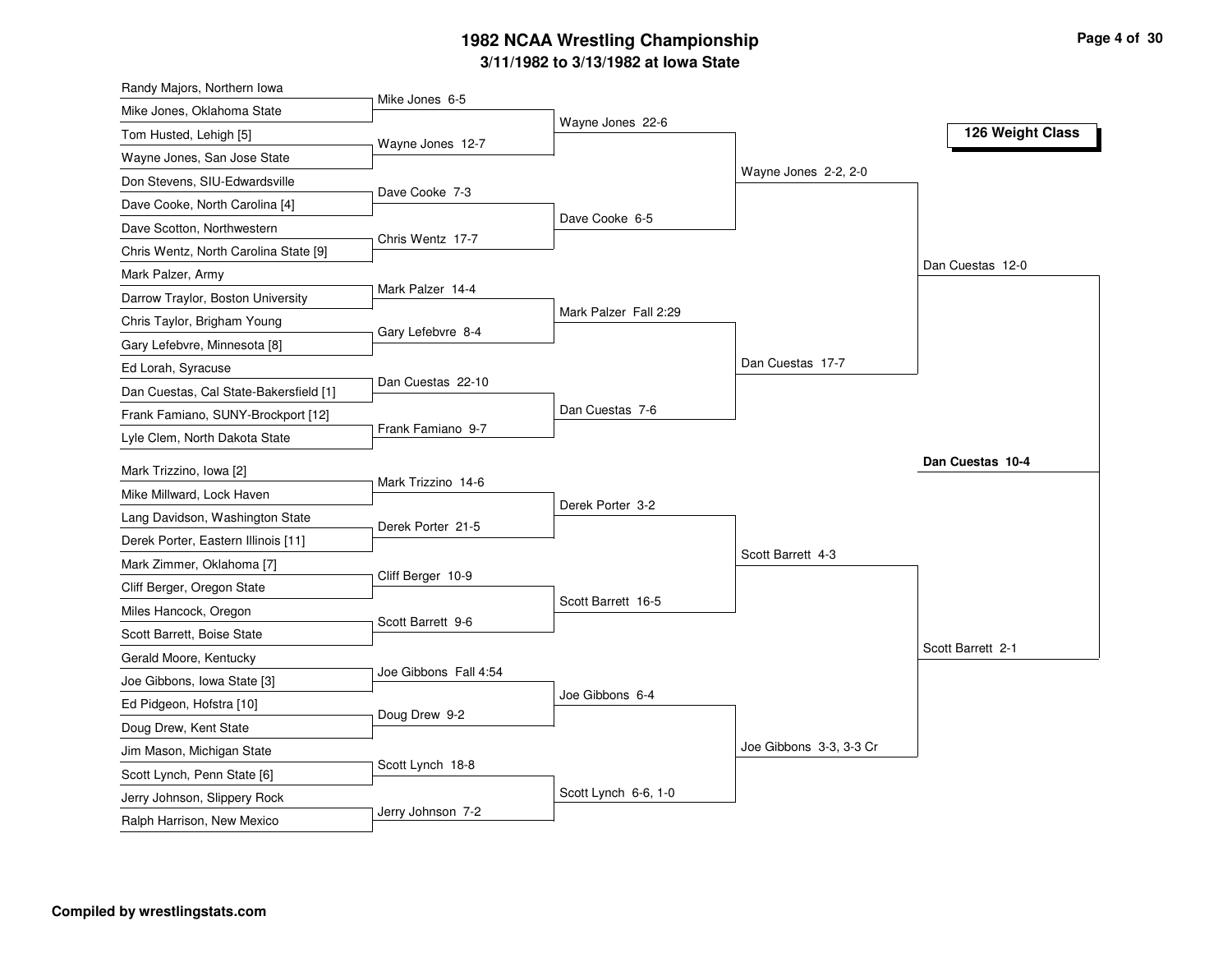## **3/11/1982 to 3/13/1982 at Iowa State 1982 NCAA Wrestling Championship Page <sup>5</sup> of <sup>30</sup>**

| Husted, Lehigh          |                          |                   |                     |                       |                                                     |
|-------------------------|--------------------------|-------------------|---------------------|-----------------------|-----------------------------------------------------|
|                         |                          |                   |                     |                       | <b>126 Consolation Bracket</b>                      |
|                         | Husted 9-5               |                   |                     |                       |                                                     |
| Jones, Oklahoma State   |                          | Cooke 5-4         |                     |                       |                                                     |
|                         | Cooke, North Carolina    |                   |                     |                       |                                                     |
|                         |                          |                   | Famiano 4-2         |                       |                                                     |
| Bell, Wyoming           |                          |                   |                     |                       | Gibbons 12-2                                        |
|                         |                          |                   | Gibbons, Iowa State |                       |                                                     |
|                         | Famiano 10-5             |                   |                     |                       |                                                     |
| Famiano, SUNY-Brockport |                          | Famiano Fall 1:36 |                     |                       |                                                     |
|                         |                          |                   |                     | <b>Third Place:</b>   | Wayne Jones, San Jose State 7-5                     |
|                         | Palzer, Army             |                   |                     | <b>Fourth Place:</b>  | Joe Gibbons, Iowa State                             |
|                         |                          |                   |                     |                       | Fifth Place: Frank Famiano, SUNY-Brockport WDF 1:40 |
| Hancock, Oregon         |                          |                   |                     |                       | Sixth Place: Scott Lynch, Penn State                |
|                         |                          |                   |                     |                       | Seventh Place: Dave Cooke, North Carolina 2-1       |
|                         | Hancock 11-5             |                   |                     |                       | Eighth Place: Derek Porter, Eastern Illinois        |
| Berger, Oregon State    |                          | Porter 10-9       |                     |                       |                                                     |
|                         | Porter, Eastern Illinois |                   |                     |                       |                                                     |
|                         |                          |                   |                     |                       |                                                     |
|                         |                          |                   | Lynch 9-8           |                       |                                                     |
| Moore, Kentucky         |                          |                   |                     |                       | Jones DFT 4:27                                      |
|                         |                          |                   |                     | Jones, San Jose State |                                                     |
|                         | Drew 14-7                |                   |                     |                       |                                                     |
| Drew, Kent State        |                          | Lynch 11-10       |                     |                       |                                                     |
|                         | Lynch, Penn State        |                   |                     |                       |                                                     |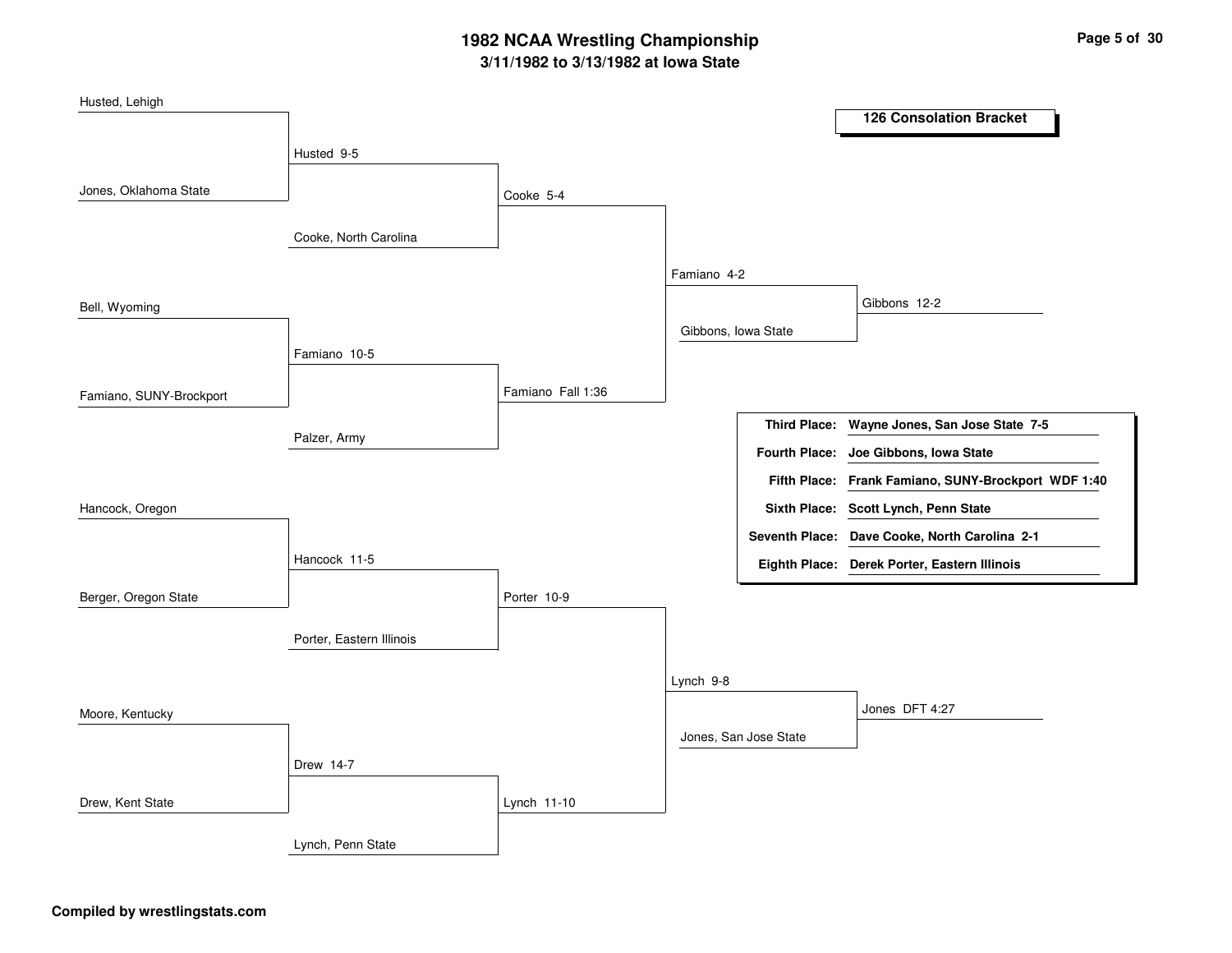## **3/11/1982 to 3/13/1982 at Iowa State 1982 NCAA Wrestling Championship Page <sup>6</sup> of <sup>30</sup>**

#### **Championship Pigtail Bouts for 126**

Dan Cuestas - Cal State-Bakersfield

|                                          | Cuestas Fall 6:05 |
|------------------------------------------|-------------------|
| Chris Bell - Wyoming                     |                   |
| Lang Davidson - Washington State         | Davidson 18-3     |
| Rusty Fiste - Princeton                  |                   |
| Darrow Traylor - Boston University       |                   |
| Tom Hutchinson - Appalachian State       | Traylor 6-2       |
| <b>Consolation Pigtail Bouts for 126</b> |                   |

Chris Bell - Wyoming

Bell 12-9 Ed Lorah - Syracuse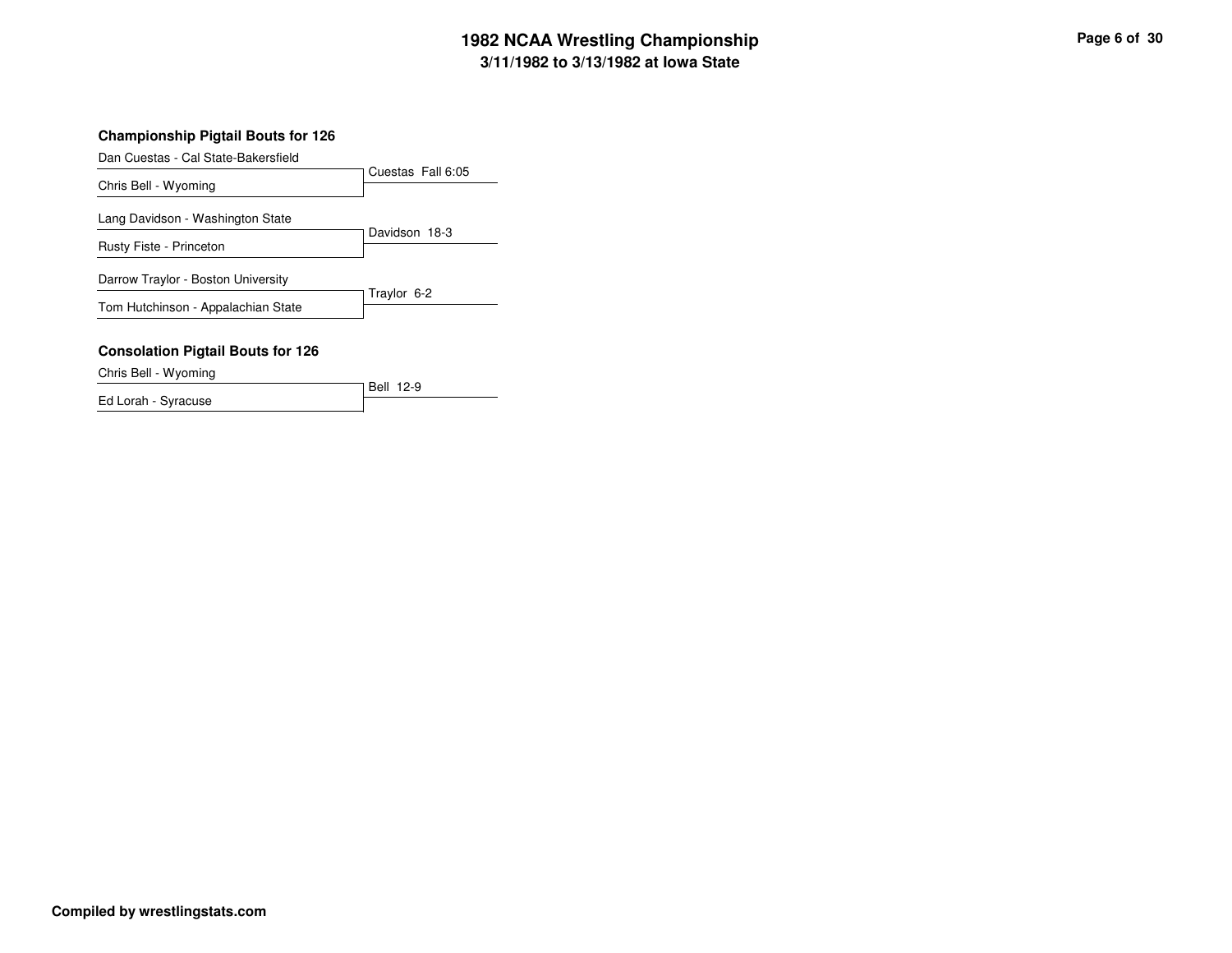### **3/11/1982 to 3/13/1982 at Iowa State 1982 NCAA Wrestling Championship Page <sup>7</sup> of <sup>30</sup>**

| Jim Edwards, Louisiana State          |                        |                         |                    |                  |
|---------------------------------------|------------------------|-------------------------|--------------------|------------------|
| Mark lacovelli, Syracuse              | Jim Edwards 7-6        | Don Reese 6-5           |                    |                  |
| Mike Garcia, Central Missouri         | Don Reese DSQ 3:51     |                         |                    | 134 Weight Class |
| Don Reese, Bloomsburg [5]             |                        |                         |                    |                  |
| Dalen Wasmund, Minnesota [4]          |                        |                         | Don Reese 6-4      |                  |
| Gene Leonard, Kent State              | Dalen Wasmund 8-8, 2-0 |                         |                    |                  |
| Rob Parent, Central Michigan          |                        | Pete Schuyler 3-3, 2-1  |                    |                  |
| Pete Schuyler, Lehigh [9]             | Pete Schuyler 13-2     |                         |                    |                  |
| Mike Enzien, Boston University        |                        |                         |                    | Don Reese 10-5   |
| Jim Gibbons, Iowa State [1]           | Jim Gibbons 7-4        |                         |                    |                  |
| Dave Halladay, Navy                   |                        | Jim Gibbons 7-6         |                    |                  |
| Mike Barfuss, Cal Poly-SLO [12]       | Mike Barfuss 26-9      |                         |                    |                  |
| Bobby Williams, Arizona State         |                        |                         | Jim Gibbons 5-4    |                  |
| Cliff Porter, Oregon                  | Bobby Williams 5-2     |                         |                    |                  |
| Clar Anderson, Oklahoma State [8]     |                        | Clar Anderson 6-1       |                    |                  |
| Morgan Woodhouse, Brigham Young       | Clar Anderson 8-4      |                         |                    |                  |
| John Giura, Wisconsin                 |                        |                         |                    | C.D. Mock 9-2    |
| Derek Glenn, Oklahoma [11]            | John Giura DSQ         |                         |                    |                  |
| C.D. Mock, North Carolina [2]         |                        | C.D. Mock 12-0          |                    |                  |
| Bill Porter, Missouri                 | C.D. Mock 10-4         |                         |                    |                  |
| Ron Cantini, Michigan State           |                        |                         | C.D. Mock 2-2, 4-0 |                  |
| Fitz Johnson, Citadel                 | Ron Cantini 20-4       |                         |                    |                  |
| Eric Kriebel, Indiana State           |                        | Buddy Lee 18-5          |                    |                  |
| Buddy Lee, Old Dominion [7]           | Buddy Lee DFT          |                         |                    |                  |
| Steve Cifonelli, Temple               |                        |                         |                    | C.D. Mock 9-4    |
| Tim Cochran, Tennessee                | Tim Cochran Fall 3:46  |                         |                    |                  |
| Eddie Baza, San Jose State [6]        |                        | Eddie Baza 17-4         |                    |                  |
| Charlie Cheney, Cal State-Bakersfield | Eddie Baza 20-8        |                         |                    |                  |
| Walt Markee, Oregon State             |                        |                         | Eddie Baza 7-4     |                  |
| Bill Marino, Penn State [10]          | Bill Marino 20-2       |                         |                    |                  |
| Lance Milsap, Nebraska                |                        | Jeff Kerber 4-4, 0-0 Cr |                    |                  |
| Jeff Kerber, Iowa [3]                 | Jeff Kerber Fall 4:43  |                         |                    |                  |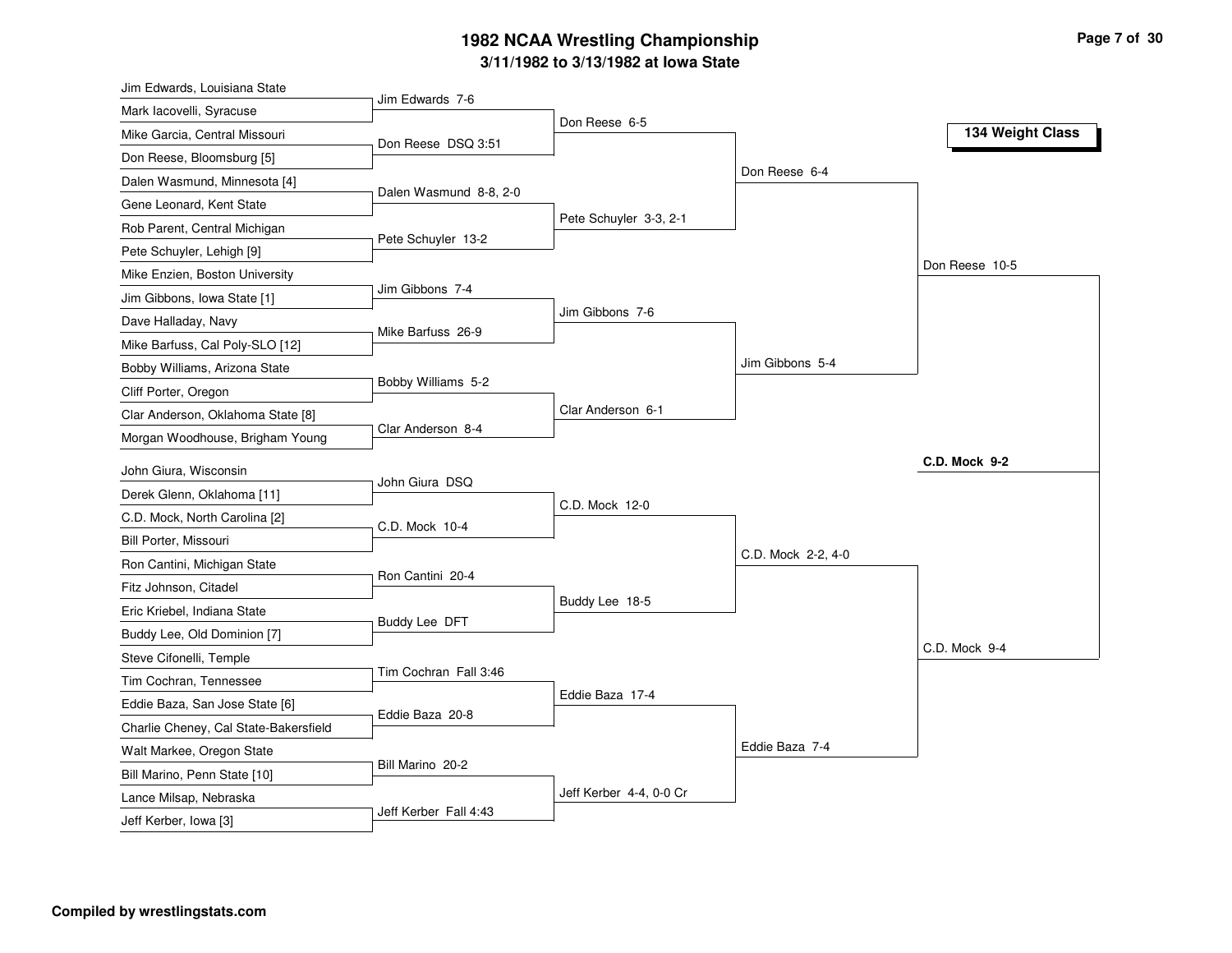## **3/11/1982 to 3/13/1982 at Iowa State 1982 NCAA Wrestling Championship Page <sup>8</sup> of <sup>30</sup>**

| Garcia, Central Missouri      |                          |              |                     |                      |                                                     |
|-------------------------------|--------------------------|--------------|---------------------|----------------------|-----------------------------------------------------|
|                               |                          |              |                     |                      | <b>134 Consolation Bracket</b>                      |
|                               | Edwards 10-5             |              |                     |                      |                                                     |
|                               |                          |              |                     |                      |                                                     |
| Edwards, Louisiana State      |                          | Edwards 3-2  |                     |                      |                                                     |
|                               |                          |              |                     |                      |                                                     |
|                               | Schuyler, Lehigh         |              |                     |                      |                                                     |
|                               |                          |              | Edwards 12-7        |                      |                                                     |
| Enzien, Boston University     |                          |              |                     |                      | Baza 11-5                                           |
|                               |                          |              |                     | Baza, San Jose State |                                                     |
|                               | Barfuss 15-2             |              |                     |                      |                                                     |
|                               |                          |              |                     |                      |                                                     |
| Barfuss, Cal Poly-SLO         |                          | Barfuss 13-4 |                     |                      |                                                     |
|                               |                          |              |                     | <b>Third Place:</b>  | Jim Gibbons, Iowa State 10-4                        |
|                               | Anderson, Oklahoma State |              |                     |                      | Fourth Place: Eddie Baza, San Jose State            |
|                               |                          |              |                     |                      | Fifth Place: Jim Edwards, Louisiana State Fall 1:50 |
| Porter, Missouri              |                          |              |                     |                      | Sixth Place: Jeff Kerber, Iowa                      |
|                               |                          |              |                     |                      |                                                     |
|                               |                          |              |                     |                      | Seventh Place: Buddy Lee, Old Dominion 8-6          |
|                               | Porter 5-4               |              |                     |                      | Eighth Place: Mike Barfuss, Cal Poly-SLO            |
| Giura, Wisconsin              |                          | Lee 3-2      |                     |                      |                                                     |
|                               |                          |              |                     |                      |                                                     |
|                               | Lee, Old Dominion        |              |                     |                      |                                                     |
|                               |                          |              |                     |                      |                                                     |
|                               |                          |              | Kerber 4-0          |                      |                                                     |
| Cheney, Cal State-Bakersfield |                          |              |                     |                      | Gibbons 3-1                                         |
|                               |                          |              | Gibbons, Iowa State |                      |                                                     |
|                               | Cochran 2-1              |              |                     |                      |                                                     |
|                               |                          |              |                     |                      |                                                     |
| Cochran, Tennessee            |                          | Kerber 5-2   |                     |                      |                                                     |
|                               | Kerber, Iowa             |              |                     |                      |                                                     |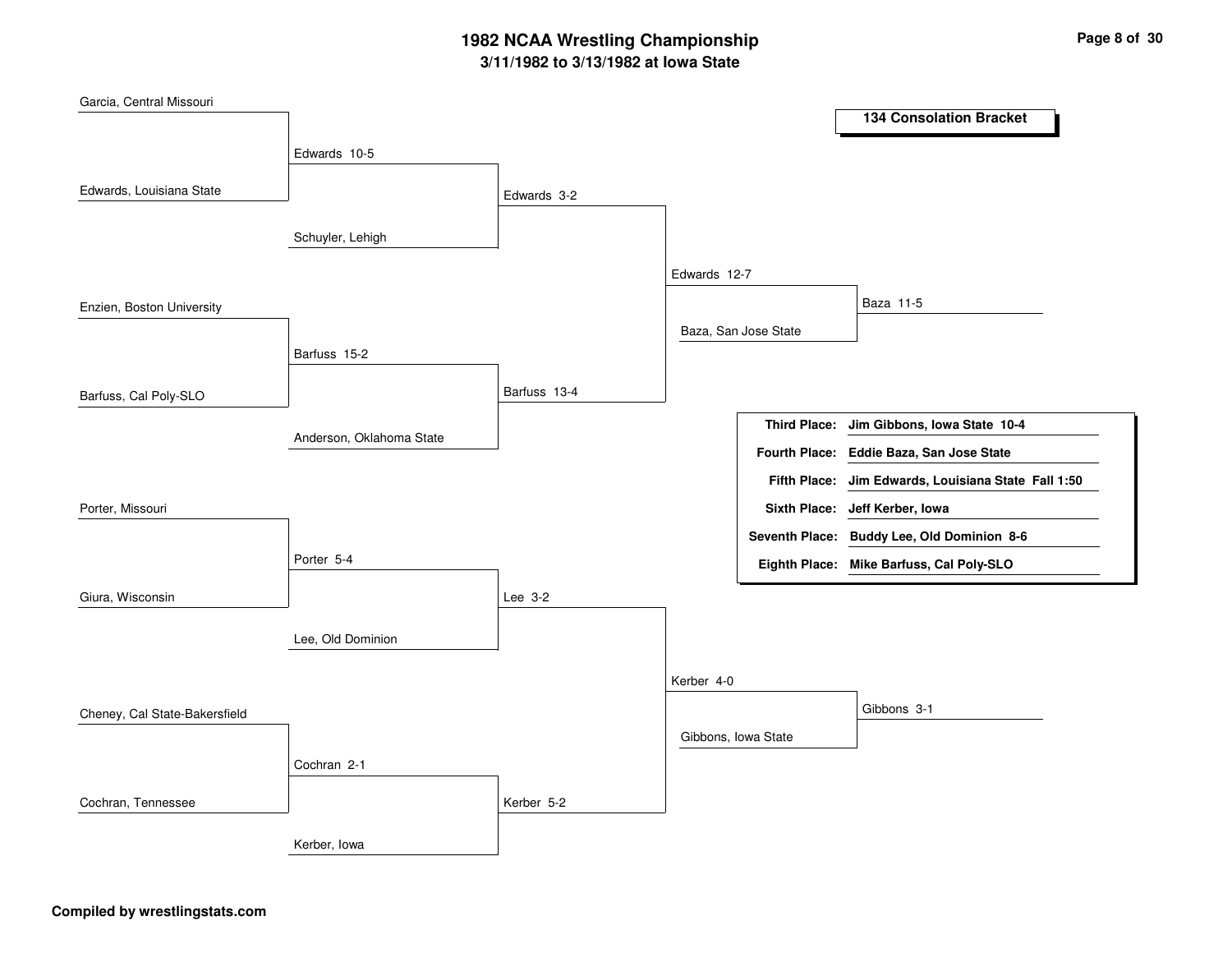## **3/11/1982 to 3/13/1982 at Iowa State 1982 NCAA Wrestling Championship Page <sup>9</sup> of <sup>30</sup>**

#### **Championship Pigtail Bouts for 134**

Cliff Porter - Oregon

Porter 6-4 Jon Moser - West Chester Mock 11-3 C.D. Mock - North Carolina Clayton Armstrong - Boise State

#### **Consolation Pigtail Bouts for 134**

Bill Porter - Missouri

Porter 11-2Clayton Armstrong - Boise State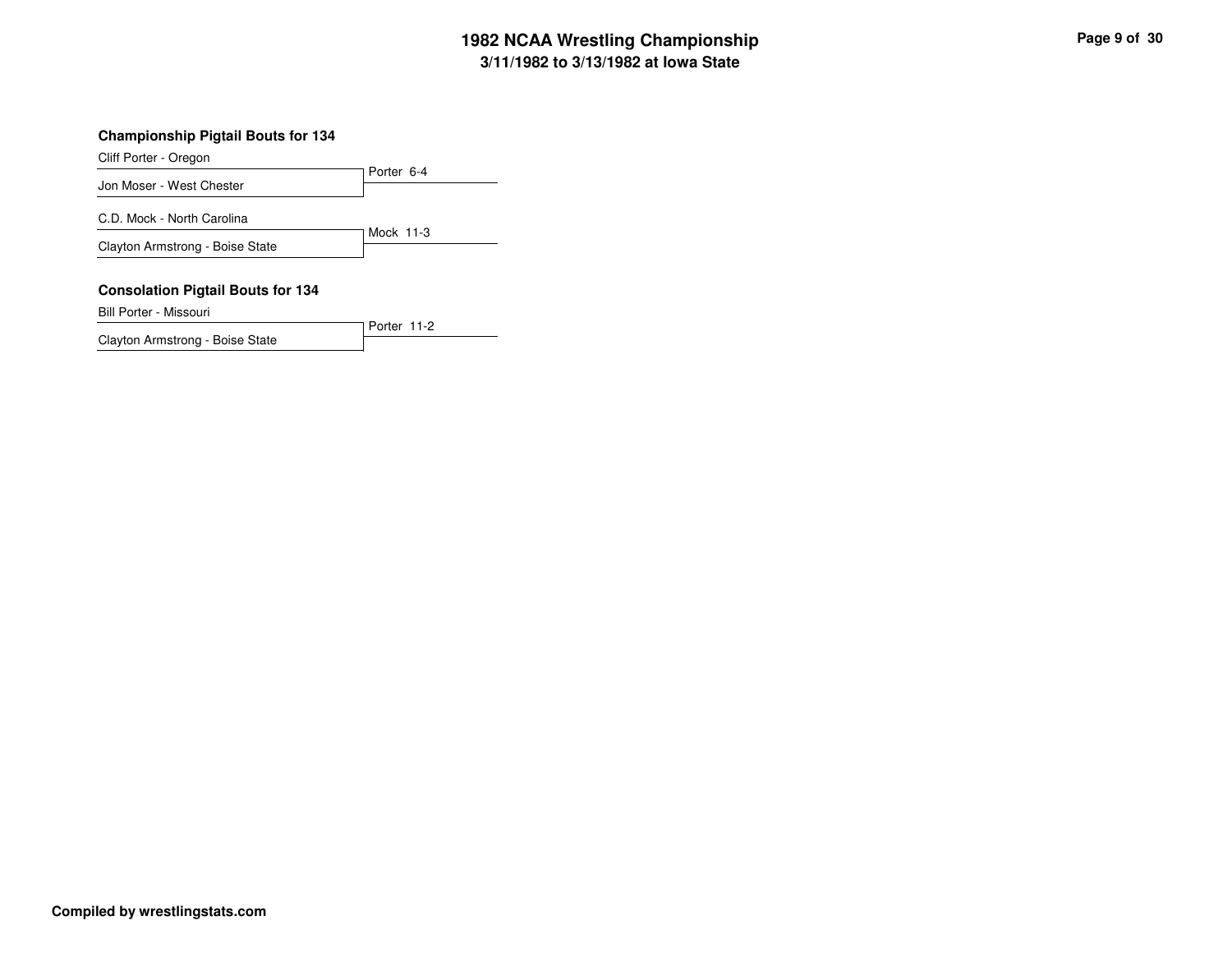## **3/11/1982 to 3/13/1982 at Iowa State 1982 NCAA Wrestling Championship Page <sup>10</sup> of <sup>30</sup>**

| Tony Tracey, New Mexico               |                         |                         |                     |                    |
|---------------------------------------|-------------------------|-------------------------|---------------------|--------------------|
| Ryan Kaufman, Nebraska-Omaha [9]      | Ryan Kaufman 12-1       | Jim Martinez 10-8       |                     |                    |
| Greg Westhoven, Bowling Green         | Jim Martinez 16-7       |                         |                     | 142 Weight Class   |
| Jim Martinez, Minnesota [4]           |                         |                         |                     |                    |
| Bob Preston, Toledo                   |                         |                         | Bill Nugent 4-2     |                    |
| Bill Nugent, Oregon [5]               | Bill Nugent 6-5         |                         |                     |                    |
| Ken Nellis, Clarion                   |                         | Bill Nugent 11-3        |                     |                    |
| Adam Cohen, Arizona State             | Adam Cohen 10-5         |                         |                     |                    |
| Ken Gallagher, Northern Iowa [8]      |                         |                         |                     | Lenny Zalesky 10-6 |
| Andy McNerney, Harvard                | Ken Gallagher 3-3, 4-3  |                         |                     |                    |
| Steve Nickell, Cal State-Bakersfield  |                         | Ken Gallagher Fall 2:24 |                     |                    |
| Bruce Purdy, Marquette                | Steve Nickell 10-4      |                         |                     |                    |
| Don Henry, Slippery Rock              |                         |                         | Lenny Zalesky 17-10 |                    |
| Al McCollum, Bloomsburg [12]          | Al McCollum 14-4        |                         |                     |                    |
| Lenny Zalesky, Iowa [1]               |                         | Lenny Zalesky 17-10     |                     |                    |
| Ben Coronado, Boise State             | Lenny Zalesky Fall 5:37 |                         |                     |                    |
| Kevin Murphy, Massachusetts           |                         |                         |                     | Andre Metzger 9-6  |
| Andre Metzger, Oklahoma [2]           | Andre Metzger 22-8      |                         |                     |                    |
| Randy Conrad, Iowa State [11]         |                         | Andre Metzger 10-4      |                     |                    |
| Richard Brown, Eastern Illinois       | Randy Conrad Fall 4:53  |                         |                     |                    |
| Randel Wilder, Tennessee-Chattanooga  |                         |                         | Andre Metzger 7-2   |                    |
| John Mittlestead, San Jose State      | Randel Wilder 4-3       |                         |                     |                    |
| Shawn White, Michigan State [7]       |                         | Shawn White 9-2         |                     |                    |
| Randy Viviani, John Carroll           | Shawn White 7-2         |                         |                     |                    |
| Lenny Nelson, Wilkes                  |                         |                         |                     | Andre Metzger 3-1  |
| Buddy Kerr, Virginia                  | Lenny Nelson 4-1        |                         |                     |                    |
| Mike Langlais, North Dakota State [6] |                         | Lenny Nelson 8-2        |                     |                    |
| Mark DeAugustino, Tennessee           | Mike Langlais 10-7      |                         |                     |                    |
| Ron Bussey, College of New Jersey     |                         |                         | Johnnie Selmon 23-5 |                    |
| Bill Swezey, William & Mary [10]      |                         |                         |                     |                    |
|                                       | Bill Swezey 5-4         |                         |                     |                    |
| Johnnie Selmon, Nebraska [3]          |                         | Johnnie Selmon 21-8     |                     |                    |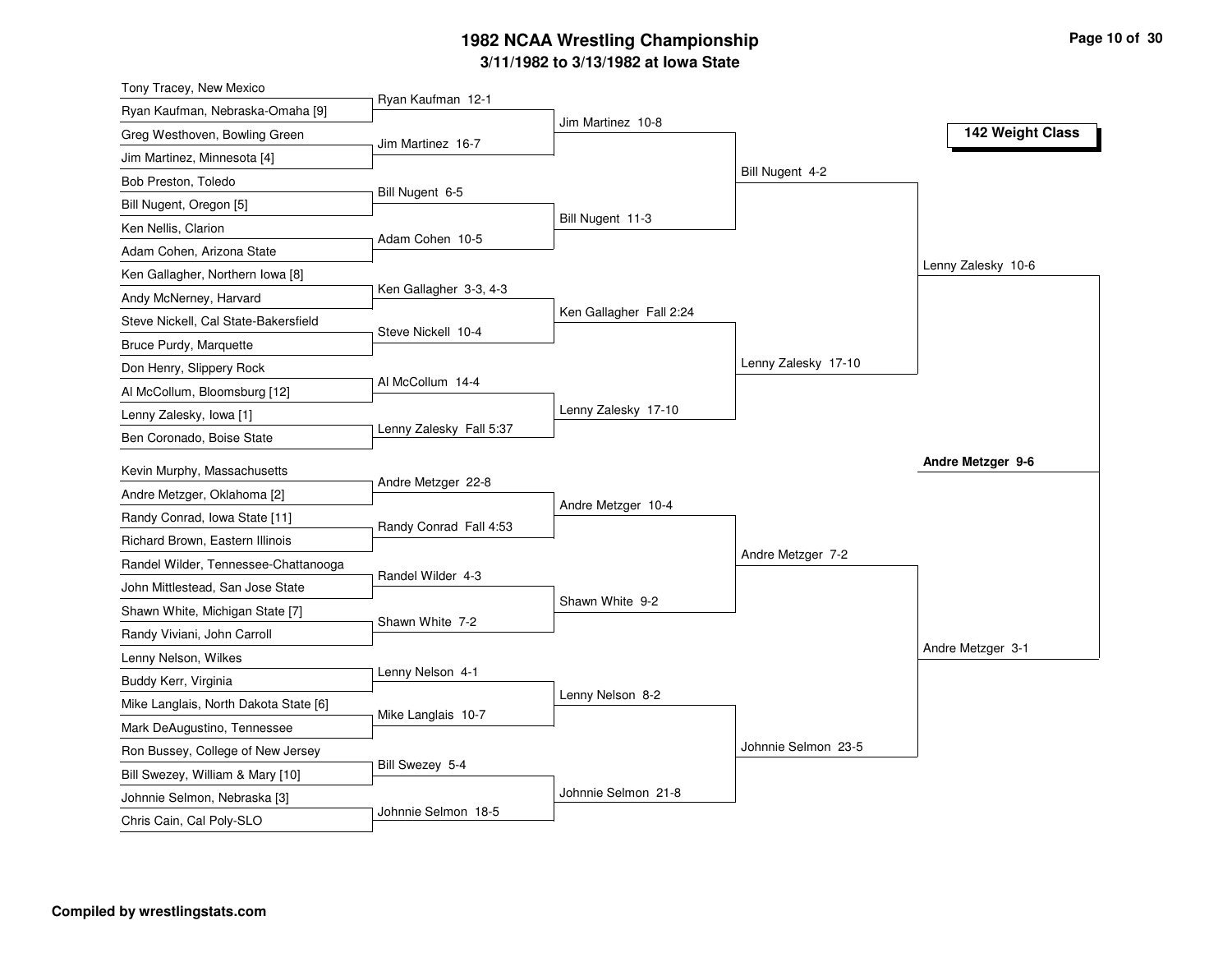## **3/11/1982 to 3/13/1982 at Iowa State 1982 NCAA Wrestling Championship Page <sup>11</sup> of <sup>30</sup>**

| Preston, Toledo        |                          |                  |                  |                     |                                                 |
|------------------------|--------------------------|------------------|------------------|---------------------|-------------------------------------------------|
|                        |                          |                  |                  |                     | <b>142 Consolation Bracket</b>                  |
|                        | Preston 11-4             |                  |                  |                     |                                                 |
| Cohen, Arizona State   |                          |                  |                  |                     |                                                 |
|                        |                          | Martinez 8-1     |                  |                     |                                                 |
|                        | Martinez, Minnesota      |                  |                  |                     |                                                 |
|                        |                          |                  |                  |                     |                                                 |
|                        |                          |                  | Martinez 7-4     |                     |                                                 |
| Coronado, Boise State  |                          |                  |                  |                     | Martinez Fall 0:45                              |
|                        |                          |                  | Selmon, Nebraska |                     |                                                 |
|                        | McCollum 29-1            |                  |                  |                     |                                                 |
|                        |                          | Gallagher 5-1    |                  |                     |                                                 |
| McCollum, Bloomsburg   |                          |                  |                  |                     |                                                 |
|                        | Gallagher, Northern Iowa |                  |                  | <b>Third Place:</b> | Jim Martinez, Minnesota 7-5                     |
|                        |                          |                  |                  |                     | Fourth Place: Bill Nugent, Oregon               |
|                        |                          |                  |                  | <b>Fifth Place:</b> | Johnnie Selmon, Nebraska Med FFT                |
| Murphy, Massachusetts  |                          |                  |                  |                     | Sixth Place: Randy Conrad, Iowa State           |
|                        |                          |                  |                  |                     | Seventh Place: Ken Gallagher, Northern Iowa 4-2 |
|                        | Conrad 10-1              |                  |                  |                     | Eighth Place: Lenny Nelson, Wilkes              |
| Conrad, Iowa State     |                          | Conrad Fall 2:15 |                  |                     |                                                 |
|                        |                          |                  |                  |                     |                                                 |
|                        | White, Michigan State    |                  |                  |                     |                                                 |
|                        |                          |                  |                  |                     |                                                 |
|                        |                          |                  | Conrad 6-2       |                     |                                                 |
| Cain, Cal Poly-SLO     |                          |                  |                  |                     | Nugent 6-3                                      |
|                        |                          |                  | Nugent, Oregon   |                     |                                                 |
|                        | Swezey 5-3               |                  |                  |                     |                                                 |
| Swezey, William & Mary |                          | Nelson Fall 1:26 |                  |                     |                                                 |
|                        |                          |                  |                  |                     |                                                 |
|                        | Nelson, Wilkes           |                  |                  |                     |                                                 |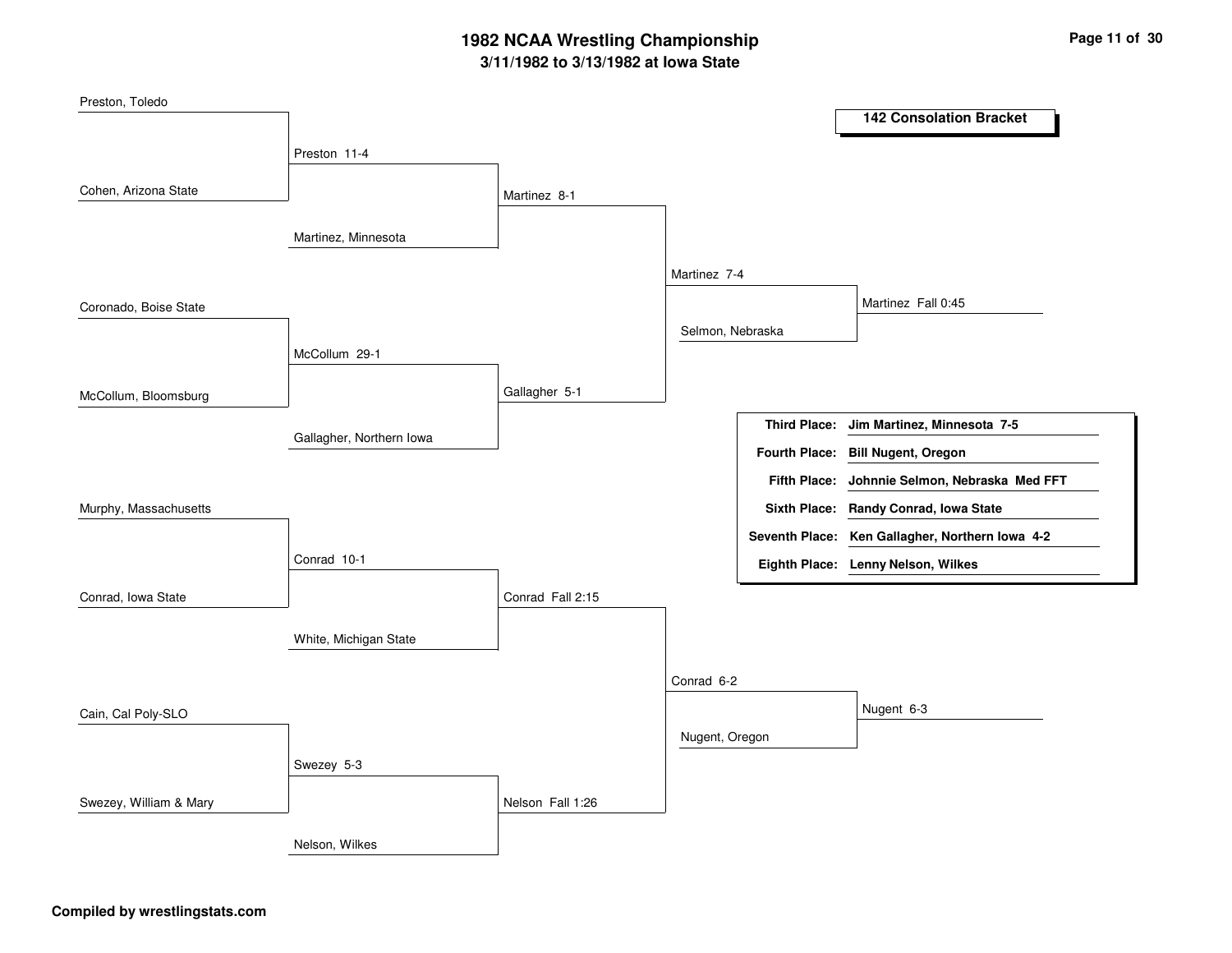## **3/11/1982 to 3/13/1982 at Iowa State 1982 NCAA Wrestling Championship Page <sup>12</sup> of <sup>30</sup>**

**Championship Pigtail Bouts for 142**

| Shawn White - Michigan State       |                    |
|------------------------------------|--------------------|
| Jude Skove - Ohio State            | White 6-1          |
|                                    |                    |
| Al McCollum - Bloomsburg           |                    |
| Tony Arena - Hofstra               | McCollum 3-1       |
| Randy Conrad - Iowa State          |                    |
| Curt Berger - Oregon State         | Conrad 18-2        |
| Andy McNerney - Harvard            |                    |
| Mejoe Hernandez - Washington State | McNerney Fall 6:02 |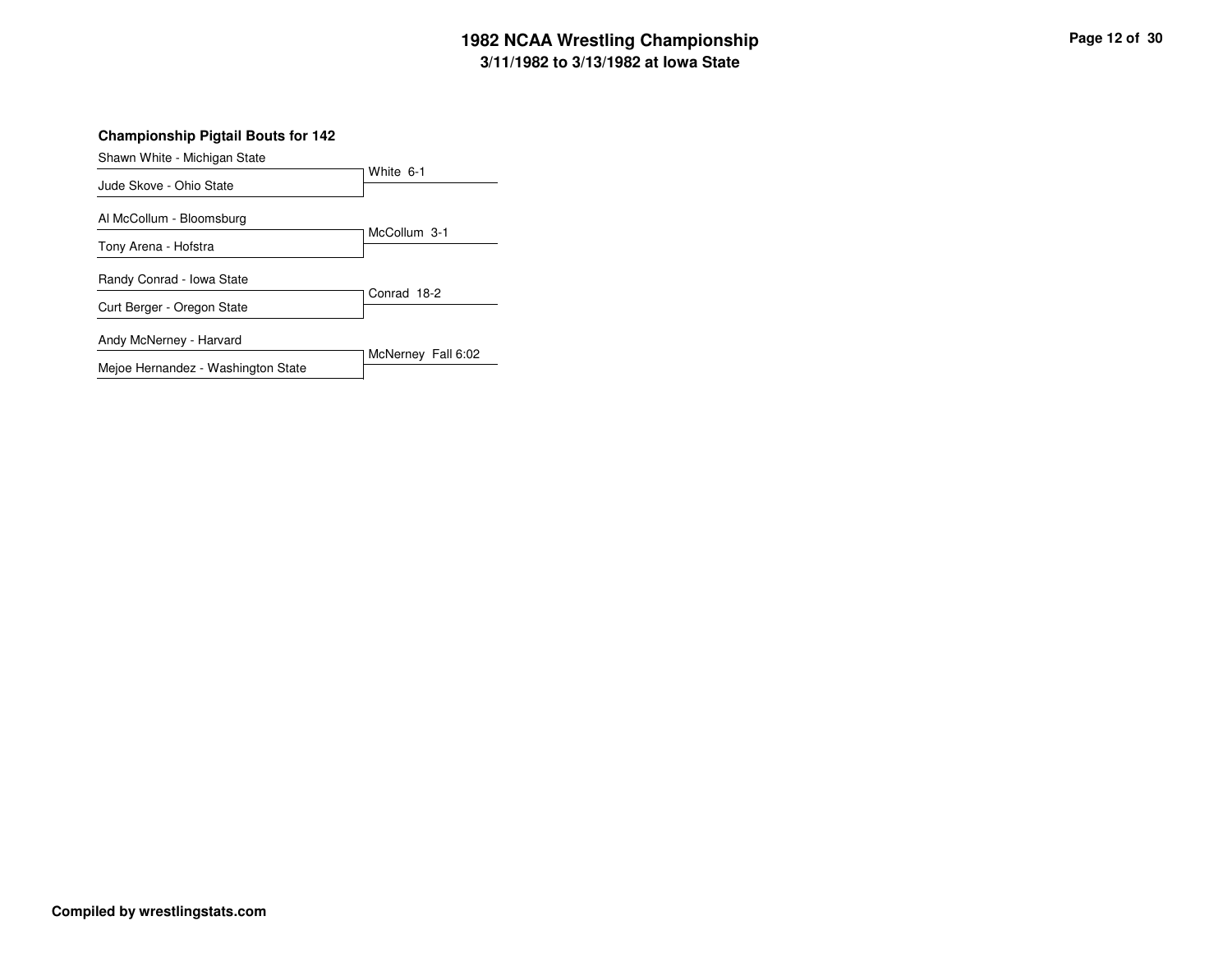### **3/11/1982 to 3/13/1982 at Iowa State 1982 NCAA Wrestling Championship Page <sup>13</sup> of <sup>30</sup>**

| Phil Mattera, Hofstra                       |                          |                        |                    |                    |
|---------------------------------------------|--------------------------|------------------------|--------------------|--------------------|
| Pat O'Donnell, Cal Poly-SLO                 | Pat O'Donnell 5-4        |                        |                    |                    |
| Brad Swartz, Oregon State [5]               | Brad Swartz 15-9         | Brad Swartz 4-3        |                    | 150 Weight Class   |
| Joe Corbett, George Washington              |                          |                        |                    |                    |
| Mark Schmitz, Wisconsin [4]                 |                          |                        | Mark Schmitz 7-3   |                    |
| Gary Niklason, Washington State             | Mark Schmitz Fall 3:34   |                        |                    |                    |
| Frank Castrignano, North Carolina State [9] |                          | Mark Schmitz 7-2       |                    |                    |
| Tommy Bold, Lehigh                          | Frank Castrignano 15-9   |                        |                    |                    |
| Marty Kistler, Iowa                         |                          |                        |                    | Kenny Monday 4-1   |
| Doug Reifsteck, Indiana State [8]           | Doug Reifsteck 8-4       |                        |                    |                    |
| Craig Noble, Cal State-Bakersfield          |                          | Craig Noble 10-7       |                    |                    |
| Greg Williams, Utah State                   | Craig Noble 10-4         |                        |                    |                    |
| Kenny Monday, Oklahoma State [1]            |                          |                        | Kenny Monday FFT   |                    |
| Allan Childers, Kent State                  | Kenny Monday Fall 2:44   |                        |                    |                    |
| Greg Sargis, Michigan State [12]            |                          | Kenny Monday Fall 6:21 |                    |                    |
| Dave Galdi, Columbia                        | Dave Galdi Fall 6:58     |                        |                    |                    |
| Mike Elinsky, North Carolina                |                          |                        |                    | Nate Carr 3-3, 2-0 |
| Gary Erwin, Jacksonville State              | Mike Elinsky 10-4        |                        |                    |                    |
| Frank Shaffer, Navy [7]                     |                          | Mike Elinsky 1-1, 7-4  |                    |                    |
|                                             | Frank Shaffer 7-0        |                        |                    |                    |
| Lonnie Currier, Wyoming                     |                          |                        | Nate Carr 11-6     |                    |
| Tony Mills, Tennessee [11]                  | Tony Mills 18-10         |                        |                    |                    |
| Dick Leffler, Toledo                        |                          | Nate Carr 12-3         |                    |                    |
| Nate Carr, Iowa State [2]                   | Nate Carr 7-1            |                        |                    |                    |
| Tom Coffing, Nevada-Las Vegas               |                          |                        |                    | Nate Carr 13-10    |
| Wes Roper, Missouri [6]                     | Wes Roper 13-3           |                        |                    |                    |
| Doug Haines, Pittsburgh                     |                          | Wes Roper 12-3         |                    |                    |
| Andy Karas, Weber State                     | Barry Boyles Fall 2:54   |                        |                    |                    |
| Barry Boyles, Oregon                        |                          |                        | Roger Frizzell 5-4 |                    |
| Mark Popple, Wilkes                         | Roger Frizzell Fall 4:30 |                        |                    |                    |
| Roger Frizzell, Oklahoma [3]                |                          | Roger Frizzell 10-7    |                    |                    |
| Ricky Rindfuss, Kentucky [10]               | Ricky Rindfuss 10-1      |                        |                    |                    |
| Dan Unruh, Illinois                         |                          |                        |                    |                    |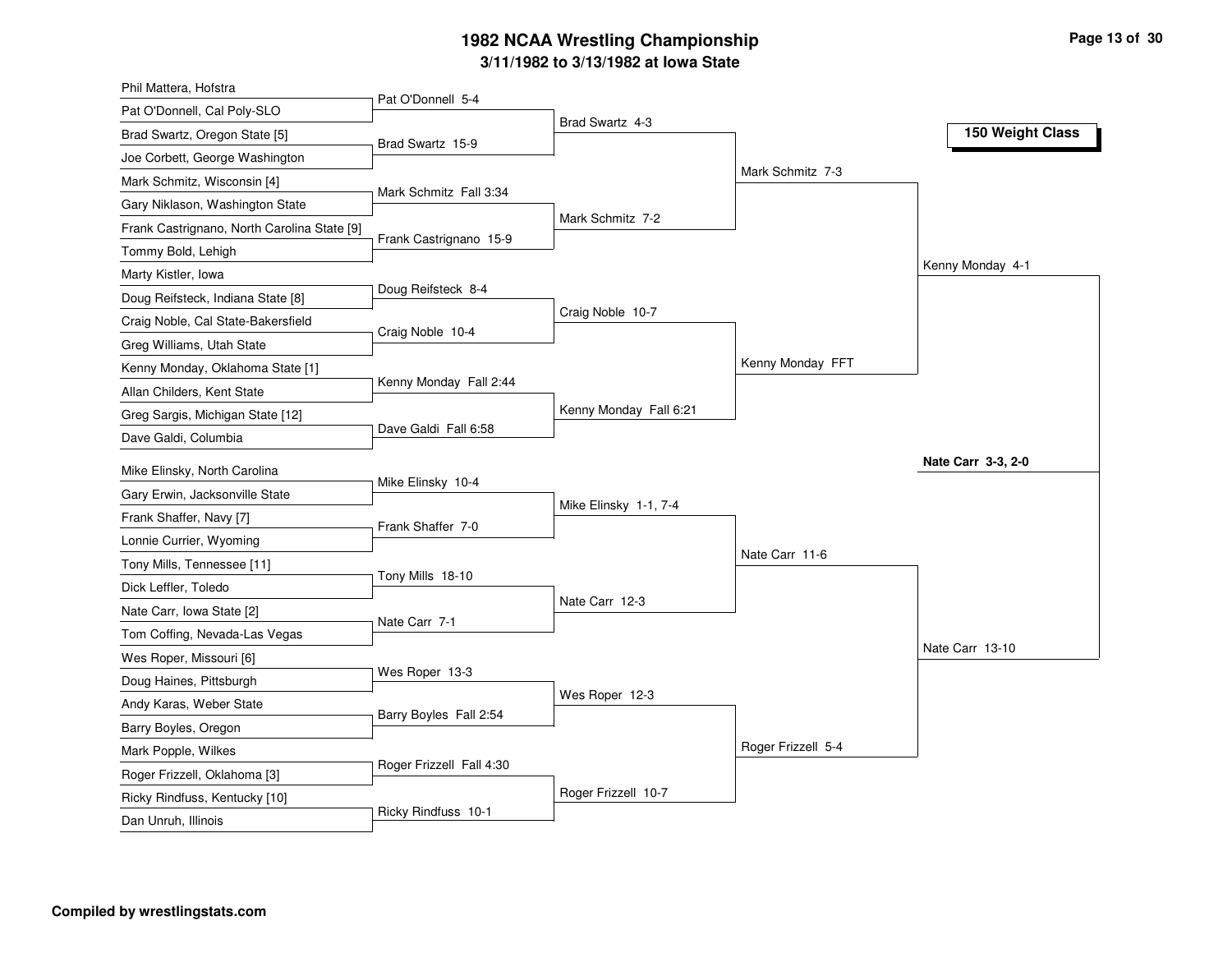## **3/11/1982 to 3/13/1982 at Iowa State 1982 NCAA Wrestling Championship Page <sup>14</sup> of <sup>30</sup>**

| Niklason, Washington State        |                              |                 |                    |                       |                                                          |
|-----------------------------------|------------------------------|-----------------|--------------------|-----------------------|----------------------------------------------------------|
|                                   |                              |                 |                    |                       | <b>150 Consolation Bracket</b>                           |
|                                   | Castrignano 10-0             |                 |                    |                       |                                                          |
|                                   |                              |                 |                    |                       |                                                          |
| Castrignano, North Carolina State |                              | Castrignano 5-3 |                    |                       |                                                          |
|                                   |                              |                 |                    |                       |                                                          |
|                                   | Swartz, Oregon State         |                 |                    |                       |                                                          |
|                                   |                              |                 | Castrignano 6-4    |                       |                                                          |
| Childers, Kent State              |                              |                 |                    |                       | Frizzell Fall 1:30                                       |
|                                   |                              |                 | Frizzell, Oklahoma |                       |                                                          |
|                                   | Galdi 14-4                   |                 |                    |                       |                                                          |
|                                   |                              |                 |                    |                       |                                                          |
| Galdi, Columbia                   |                              | Galdi FFT       |                    |                       |                                                          |
|                                   |                              |                 |                    |                       | Third Place: Roger Frizzell, Oklahoma 9-2                |
|                                   | Noble, Cal State-Bakersfield |                 |                    | <b>Fourth Place:</b>  | Wes Roper, Missouri                                      |
|                                   |                              |                 |                    |                       | Fifth Place: Frank Castrignano, North Carolina State 7-2 |
|                                   |                              |                 |                    |                       |                                                          |
| Coffing, Nevada-Las Vegas         |                              |                 |                    |                       | Sixth Place: Mark Schmitz, Wisconsin                     |
|                                   |                              |                 |                    | <b>Seventh Place:</b> | Mike Elinsky, North Carolina 13-4                        |
|                                   | Coffing Fall 5:59            |                 |                    |                       | Eighth Place: Dave Galdi, Columbia                       |
| Mills, Tennessee                  |                              | Elinsky 3-2     |                    |                       |                                                          |
|                                   |                              |                 |                    |                       |                                                          |
|                                   | Elinsky, North Carolina      |                 |                    |                       |                                                          |
|                                   |                              |                 |                    |                       |                                                          |
|                                   |                              |                 | Roper 9-2          |                       |                                                          |
| Popple, Wilkes                    |                              |                 |                    |                       | Roper 1-1, 5-1                                           |
|                                   |                              |                 | Schmitz, Wisconsin |                       |                                                          |
|                                   | Popple Fall 0:56             |                 |                    |                       |                                                          |
|                                   |                              |                 |                    |                       |                                                          |
| Rindfuss, Kentucky                |                              | Roper 2-1       |                    |                       |                                                          |
|                                   | Roper, Missouri              |                 |                    |                       |                                                          |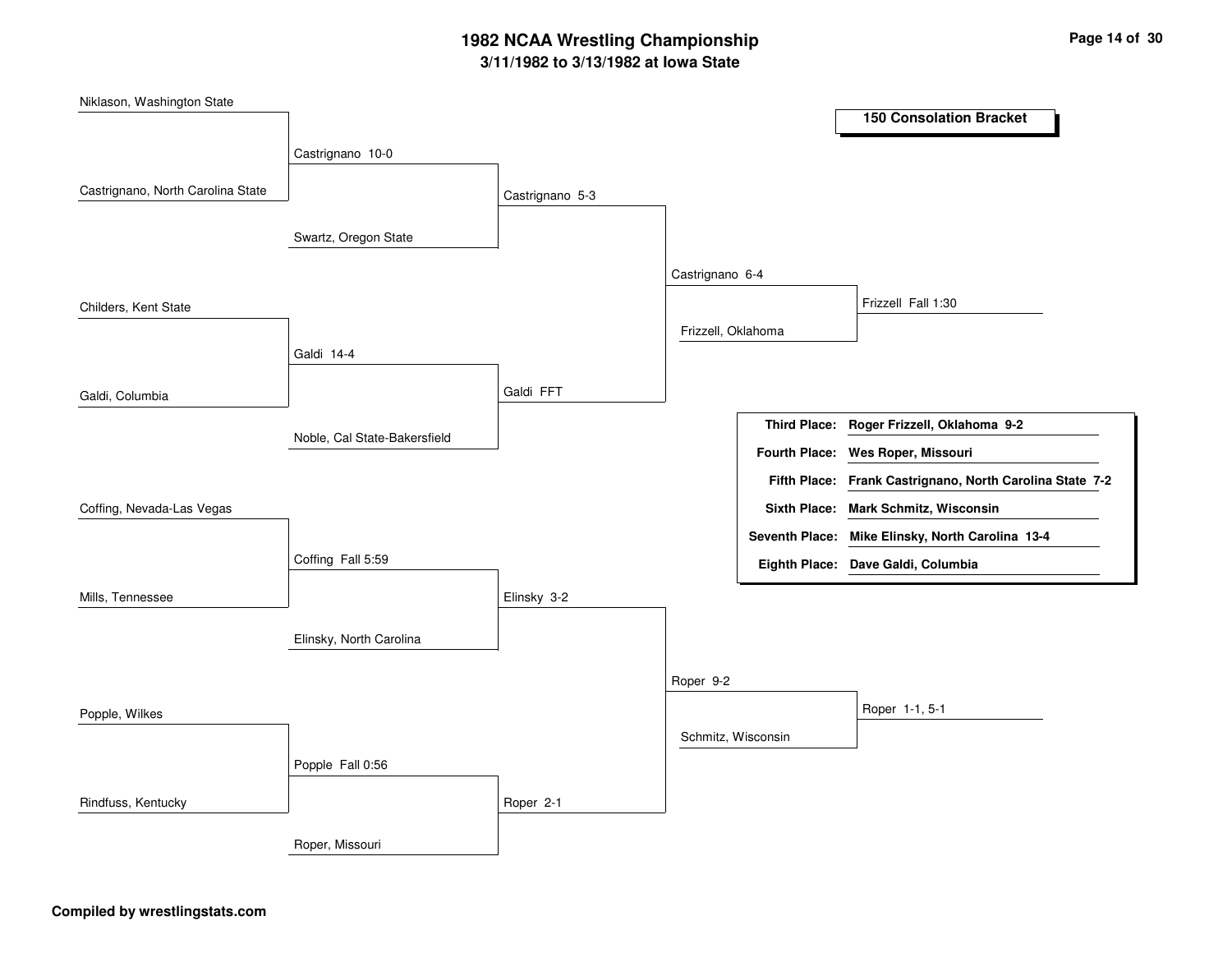## **3/11/1982 to 3/13/1982 at Iowa State 1982 NCAA Wrestling Championship Page <sup>15</sup> of <sup>30</sup>**

| Doug Haines - Pittsburgh                 |                  |  |  |
|------------------------------------------|------------------|--|--|
| John Feldhacker - Tennessee-Chattanooga  | Haines Fall 2:52 |  |  |
| Frank Castrignano - North Carolina State |                  |  |  |
| Tom Fiorvanti - Bloomsburg               | Castrignano 7-3  |  |  |
| Allan Childers - Kent State              |                  |  |  |
| Barry Chooliian - New Hampshire          | Childers 11-5    |  |  |
| Doug Reifsteck - Indiana State           |                  |  |  |
| Ron Winnie - SUNY-Brockport              | Reifsteck 9-3    |  |  |
| Frank Shaffer - Navy                     |                  |  |  |
| Keith DeGraaf - Slippery Rock            | Shaffer 6-4      |  |  |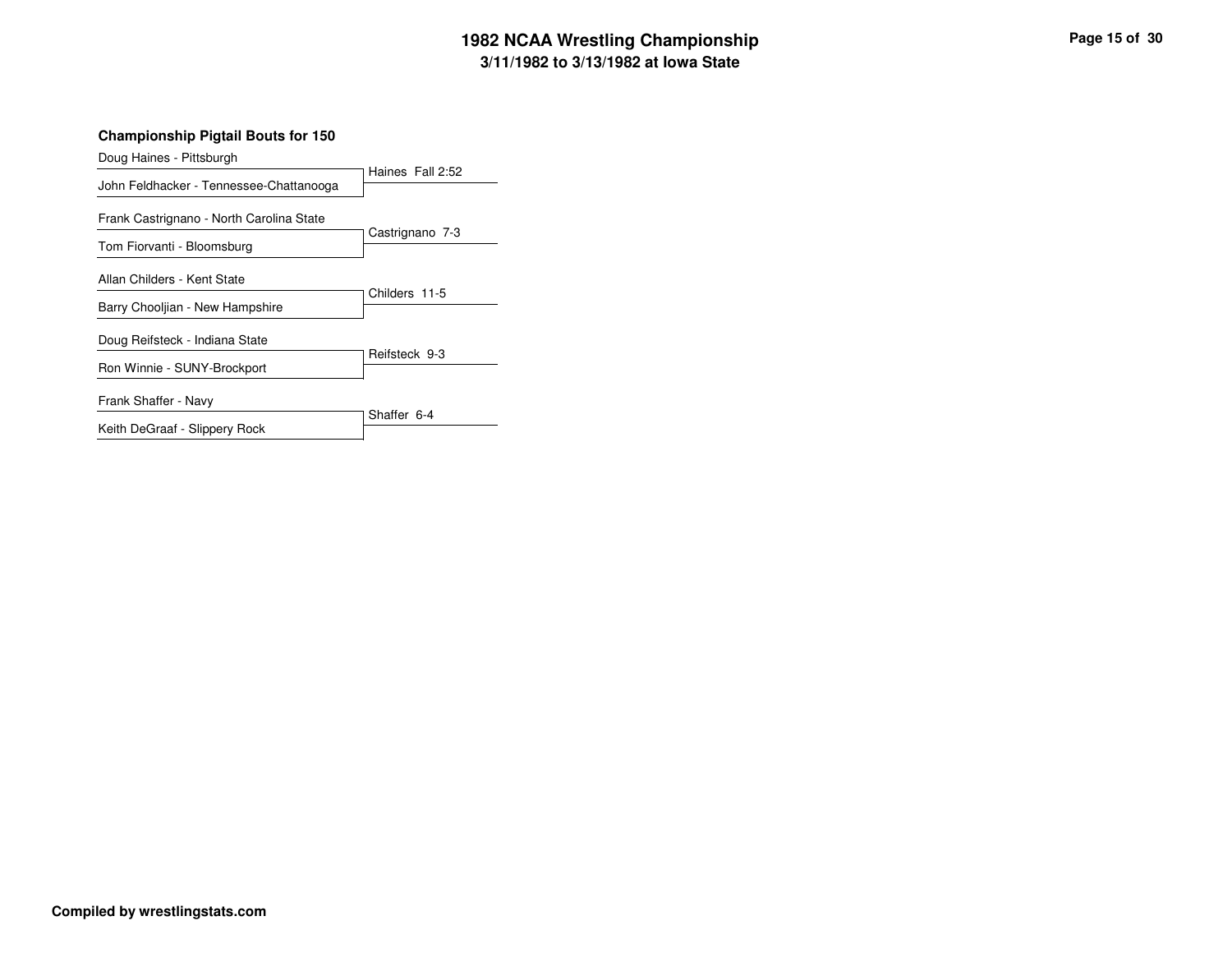## **3/11/1982 to 3/13/1982 at Iowa State 1982 NCAA Wrestling Championship Page <sup>16</sup> of <sup>30</sup>**

| Kevin Egleston, Boston University          |                           |                           |                        |                  |
|--------------------------------------------|---------------------------|---------------------------|------------------------|------------------|
| Dion Cobb, Northern Iowa [9]               | Dion Cobb 9-2             |                           |                        |                  |
| Perry Shea, Cal State-Bakersfield [4]      | Perry Shea 13-11          | Perry Shea 14-6           |                        | 158 Weight Class |
| Mike Rodgers, Navy                         |                           |                           |                        |                  |
| Bob Glaberman, College of New Jersey       |                           |                           | Perry Shea 20-8        |                  |
| Chris Catalfo, Syracuse [5]                | Chris Catalfo 13-4        |                           |                        |                  |
| David Strickland, Tennessee-Chattanooga    |                           | Chris Catalfo 14-7        |                        |                  |
| Mike Polz, Eastern Illinois                | David Strickland 5-4      |                           |                        |                  |
| Lou Montano, Cal Poly-SLO [8]              |                           |                           |                        | Perry Shea 8-3   |
| Rick O'Shea, Oregon                        | Lou Montano 7-3           |                           |                        |                  |
| Grant Smith, Wisconsin                     |                           | Lou Montano 6-3           |                        |                  |
| Steve Ross, Utah State                     | Grant Smith 14-5          |                           |                        |                  |
| Chris Johnson, Army                        |                           |                           | Ricky Stewart 2-2, 4-3 |                  |
| Ricky Stewart, Oklahoma State [1]          | Ricky Stewart 15-2        |                           |                        |                  |
| Gene Vatch, Northern Illinois              |                           | Ricky Stewart 12-4        |                        |                  |
| Paul Morina, James Madison [12]            | Paul Morina 6-4           |                           |                        |                  |
| Tom Pickard, Iowa State                    |                           |                           |                        | Jim Zalesky 10-3 |
| Bill Dykeman, Louisiana State [7]          | Bill Dykeman 9-4          |                           |                        |                  |
| Mike Moyer, West Chester                   |                           | Bill Dykeman 6-4          |                        |                  |
| Marty Bench, Weber State                   | Mike Moyer Fall 3:34      |                           |                        |                  |
| Jeff Jelic, Pittsburgh                     |                           |                           | Jim Zalesky 4-2        |                  |
| Jim Zalesky, lowa [2]                      | Jim Zalesky Fall 6:10     |                           |                        |                  |
| Chris Mondragon, North Carolina State [11] |                           | Jim Zalesky 10-1          |                        |                  |
| Bill Gaffney, North Carolina               | Chris Mondragon 12-5      |                           |                        |                  |
| Doug Buckwalter, Lock Haven                |                           |                           |                        | Jim Zalesky 6-2  |
| Fred Worthem, Michigan State [6]           | Doug Buckwalter 5-2       |                           |                        |                  |
| Rory Cahoj, Nebraska                       |                           | Rory Cahoj 13-6           |                        |                  |
| Dale Krzmarzick, Oregon State              | Rory Cahoj 9-6            |                           |                        |                  |
| Jackson Kistler, Arizona State [10]        |                           |                           | Isreal Sheppard 20-8   |                  |
| Eric Brugel, Penn State                    | Jackson Kistler Fall 1:59 |                           |                        |                  |
| John Davis, Morgan State                   |                           |                           |                        |                  |
|                                            |                           | Isreal Sheppard Fall 2:55 |                        |                  |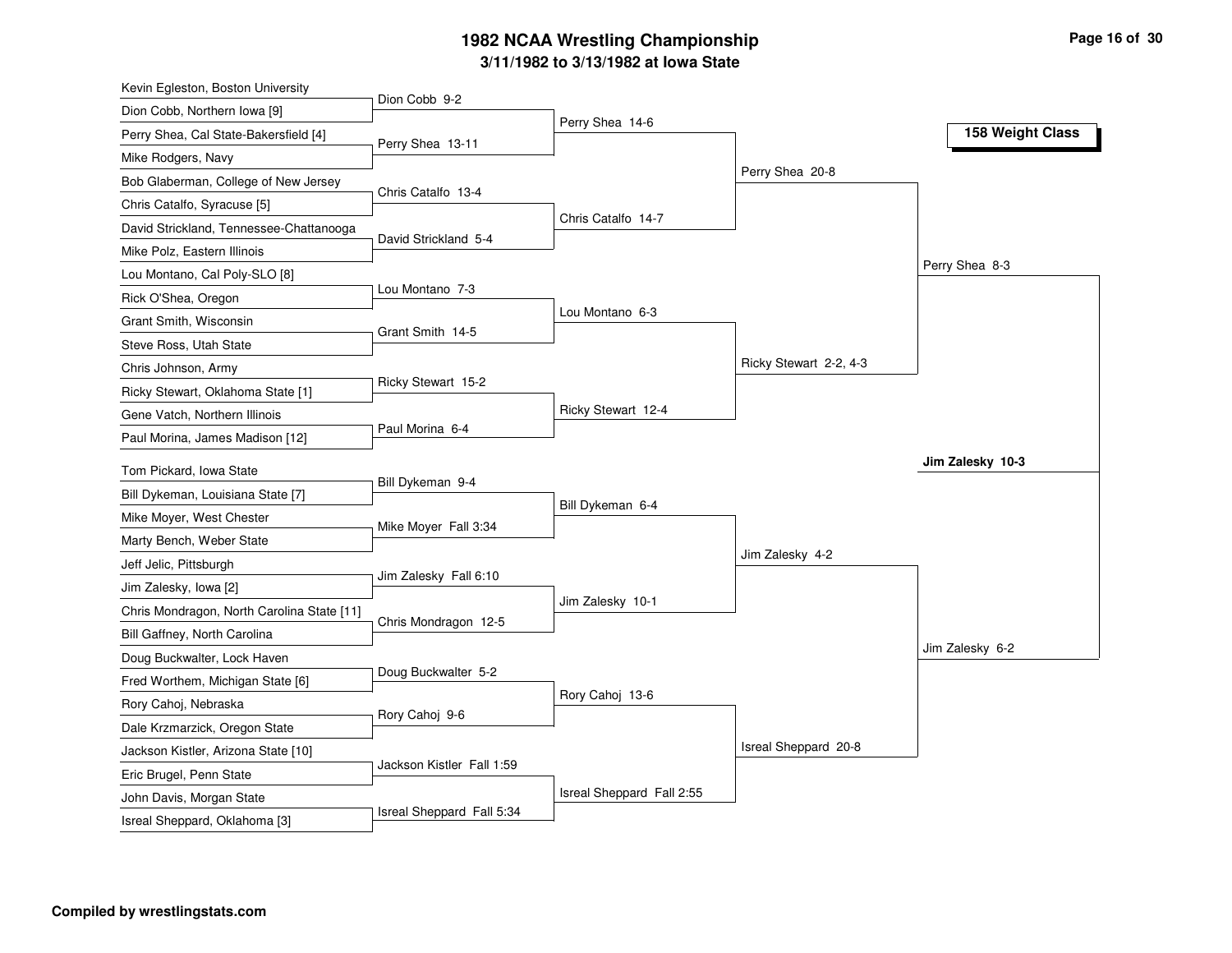## **3/11/1982 to 3/13/1982 at Iowa State 1982 NCAA Wrestling Championship Page <sup>17</sup> of <sup>30</sup>**

| Rodgers, Navy                   |                          |              |             |                         |                                                   |
|---------------------------------|--------------------------|--------------|-------------|-------------------------|---------------------------------------------------|
|                                 |                          |              |             |                         | <b>158 Consolation Bracket</b>                    |
|                                 | Rodgers 10-7             |              |             |                         |                                                   |
|                                 |                          |              |             |                         |                                                   |
| Cobb, Northern Iowa             |                          | Catalfo 10-3 |             |                         |                                                   |
|                                 |                          |              |             |                         |                                                   |
|                                 | Catalfo, Syracuse        |              |             |                         |                                                   |
|                                 |                          |              | Catalfo 5-3 |                         |                                                   |
| Johnson, Army                   |                          |              |             |                         | Sheppard 13-10                                    |
|                                 |                          |              |             | Sheppard, Oklahoma      |                                                   |
|                                 | Morina 14-10             |              |             |                         |                                                   |
|                                 |                          |              |             |                         |                                                   |
| Morina, James Madison           |                          | Montano 8-4  |             |                         |                                                   |
|                                 |                          |              |             | <b>Third Place:</b>     | Ricky Stewart, Oklahoma State 3-2                 |
|                                 | Montano, Cal Poly-SLO    |              |             | <b>Fourth Place:</b>    | Isreal Sheppard, Oklahoma                         |
|                                 |                          |              |             | <b>Fifth Place:</b>     | Chris Catalfo, Syracuse Med FFT                   |
| Jelic, Pittsburgh               |                          |              |             |                         | Sixth Place: Bill Dykeman, Louisiana State        |
|                                 |                          |              |             |                         | Seventh Place: Jackson Kistler, Arizona State 3-1 |
|                                 | Jelic 5-0                |              |             |                         |                                                   |
|                                 |                          |              |             |                         | Eighth Place: Lou Montano, Cal Poly-SLO           |
| Mondragon, North Carolina State |                          | Dykeman 7-4  |             |                         |                                                   |
|                                 |                          |              |             |                         |                                                   |
|                                 | Dykeman, Louisiana State |              |             |                         |                                                   |
|                                 |                          |              | Dykeman 5-2 |                         |                                                   |
|                                 |                          |              |             |                         | Stewart DFT                                       |
| Davis, Morgan State             |                          |              |             | Stewart, Oklahoma State |                                                   |
|                                 |                          |              |             |                         |                                                   |
|                                 | Kistler 10-8             |              |             |                         |                                                   |
| Kistler, Arizona State          |                          | Kistler 7-4  |             |                         |                                                   |
|                                 |                          |              |             |                         |                                                   |
|                                 | Cahoj, Nebraska          |              |             |                         |                                                   |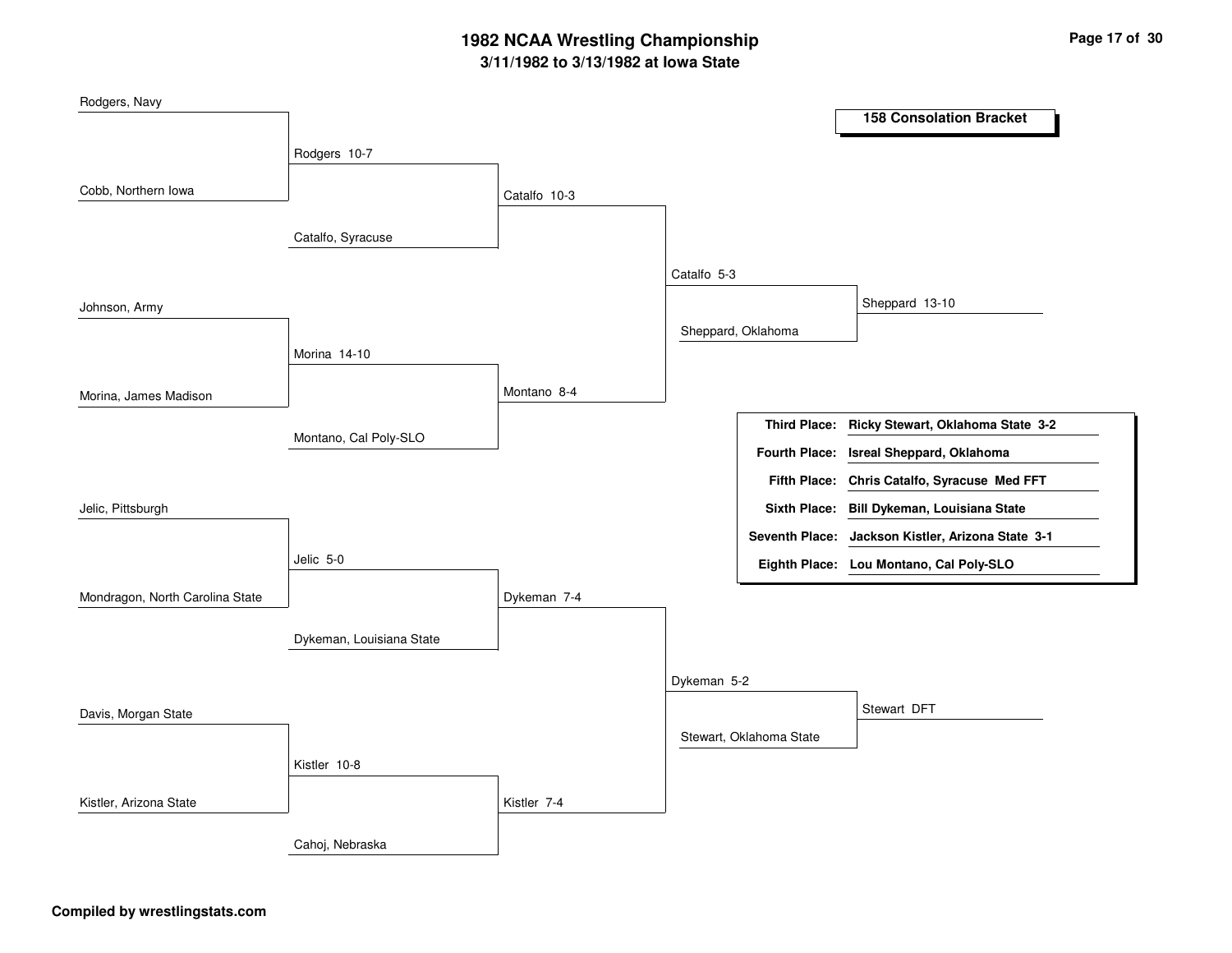## **3/11/1982 to 3/13/1982 at Iowa State 1982 NCAA Wrestling Championship Page <sup>18</sup> of <sup>30</sup>**

#### **Championship Pigtail Bouts for 158**

Ricky Stewart - Oklahoma State

Stewart 15-7 Kevin Weber - Indiana

#### **Consolation Pigtail Bouts for 158**

Chris Johnson - Army

Kevin Weber - Indiana

Johnson 15-8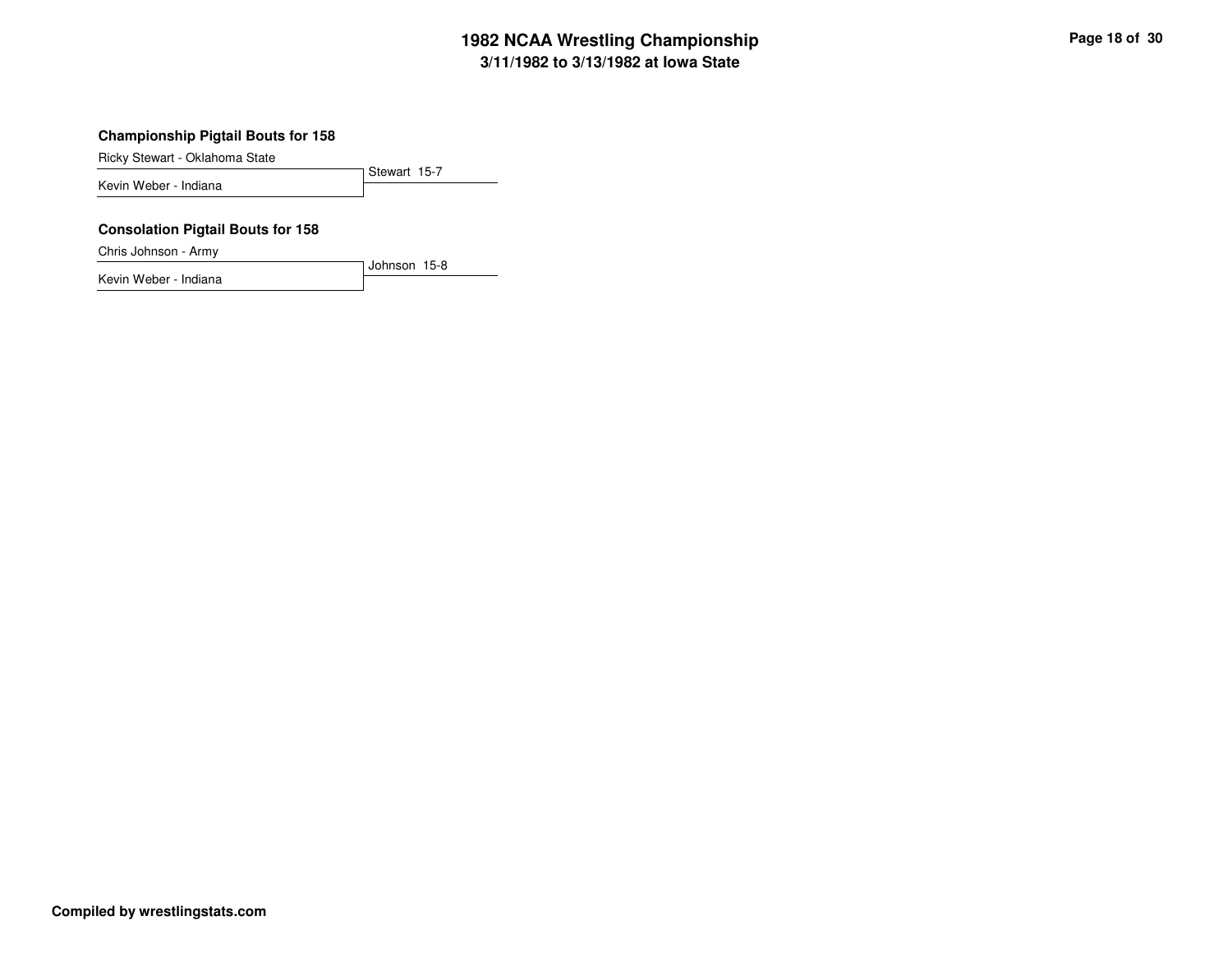## **3/11/1982 to 3/13/1982 at Iowa State 1982 NCAA Wrestling Championship Page <sup>19</sup> of <sup>30</sup>**

| John Hanrahan 10-2<br>John Hanrahan, Penn State [5]<br>John Hanrahan 4-1<br>167 Weight Class<br>Bradley Anderson, Old Dominion<br>Bradley Anderson 7-6<br>John Koeth, Arizona State<br>John Reich 14-9<br>Efonda Sproles, Northern Iowa<br>John Reich 8-8, 10-0<br>John Reich, Navy [4]<br>John Reich Fall 5:58<br>Dave Ruckman, Ohio State [9]<br>Dennis Limmex 8-6<br>Dennis Limmex, Wisconsin<br>Mike Sheets Fall 3:50<br>Keith Beutler, Oregon<br>Murray Crews 16-10<br>Murray Crews, Iowa State [12]<br>Mike Sheets 5-2<br>Mike Sheets, Oklahoma State [1]<br>Mike Sheets 17-5<br>Mike Cribbs, Lake Superior<br>Mike Sheets 5-4<br>Dale Walters, Air Force<br>Dave Fitzgerald 7-6<br>Dave Fitzgerald, Iowa [8]<br>Dave Fitzgerald 7-2<br>Chris Wicklund, Minnesota<br>Dave Hagedorn 10-2<br>Dave Hagedorn, Utah State<br>Dave Schultz 4-4, 1-1 Cr 5<br>Mark Gronowski, Eastern Illinois [7]<br>Mark Gronowski Fall 2:06<br>Bill Cooper, Idaho State<br>Jan Michaels 4-3<br>Greg Veal, Morgan State<br>Jan Michaels 5-2<br>Jan Michaels, North Carolina<br>Dave Schultz 13-4<br>Dave Schultz, Oklahoma [2]<br>Dave Schultz 18-7<br>Wayne Catan, Tennessee<br>Dave Schultz 14-4<br>Craig Cox, North Carolina State [11]<br>Craig Cox 20-0<br>John Hanlon, Boston College<br>Dave Schultz 15-4<br>Mark Johnson, Cleveland State<br>Mark Johnson 11-2<br>Tom Gibble, Bloomsburg<br>Brad Bitterman 8-6<br>Andy Tsarnas, San Jose State<br>Brad Bitterman 12-0<br>Brad Bitterman, New Mexico [6]<br>Brad Bitterman 6-3<br>Dan Morrison, Rider [3]<br>Dan Morrison Fall 3:59<br>Larry Meierotto, Tennessee-Chattanooga | Ray Oliver, Nebraska |  |  |
|----------------------------------------------------------------------------------------------------------------------------------------------------------------------------------------------------------------------------------------------------------------------------------------------------------------------------------------------------------------------------------------------------------------------------------------------------------------------------------------------------------------------------------------------------------------------------------------------------------------------------------------------------------------------------------------------------------------------------------------------------------------------------------------------------------------------------------------------------------------------------------------------------------------------------------------------------------------------------------------------------------------------------------------------------------------------------------------------------------------------------------------------------------------------------------------------------------------------------------------------------------------------------------------------------------------------------------------------------------------------------------------------------------------------------------------------------------------------------------------------------------------------------------------------------------------------------------------------------------------------|----------------------|--|--|
|                                                                                                                                                                                                                                                                                                                                                                                                                                                                                                                                                                                                                                                                                                                                                                                                                                                                                                                                                                                                                                                                                                                                                                                                                                                                                                                                                                                                                                                                                                                                                                                                                      |                      |  |  |
|                                                                                                                                                                                                                                                                                                                                                                                                                                                                                                                                                                                                                                                                                                                                                                                                                                                                                                                                                                                                                                                                                                                                                                                                                                                                                                                                                                                                                                                                                                                                                                                                                      |                      |  |  |
|                                                                                                                                                                                                                                                                                                                                                                                                                                                                                                                                                                                                                                                                                                                                                                                                                                                                                                                                                                                                                                                                                                                                                                                                                                                                                                                                                                                                                                                                                                                                                                                                                      |                      |  |  |
|                                                                                                                                                                                                                                                                                                                                                                                                                                                                                                                                                                                                                                                                                                                                                                                                                                                                                                                                                                                                                                                                                                                                                                                                                                                                                                                                                                                                                                                                                                                                                                                                                      |                      |  |  |
|                                                                                                                                                                                                                                                                                                                                                                                                                                                                                                                                                                                                                                                                                                                                                                                                                                                                                                                                                                                                                                                                                                                                                                                                                                                                                                                                                                                                                                                                                                                                                                                                                      |                      |  |  |
|                                                                                                                                                                                                                                                                                                                                                                                                                                                                                                                                                                                                                                                                                                                                                                                                                                                                                                                                                                                                                                                                                                                                                                                                                                                                                                                                                                                                                                                                                                                                                                                                                      |                      |  |  |
|                                                                                                                                                                                                                                                                                                                                                                                                                                                                                                                                                                                                                                                                                                                                                                                                                                                                                                                                                                                                                                                                                                                                                                                                                                                                                                                                                                                                                                                                                                                                                                                                                      |                      |  |  |
|                                                                                                                                                                                                                                                                                                                                                                                                                                                                                                                                                                                                                                                                                                                                                                                                                                                                                                                                                                                                                                                                                                                                                                                                                                                                                                                                                                                                                                                                                                                                                                                                                      |                      |  |  |
|                                                                                                                                                                                                                                                                                                                                                                                                                                                                                                                                                                                                                                                                                                                                                                                                                                                                                                                                                                                                                                                                                                                                                                                                                                                                                                                                                                                                                                                                                                                                                                                                                      |                      |  |  |
|                                                                                                                                                                                                                                                                                                                                                                                                                                                                                                                                                                                                                                                                                                                                                                                                                                                                                                                                                                                                                                                                                                                                                                                                                                                                                                                                                                                                                                                                                                                                                                                                                      |                      |  |  |
|                                                                                                                                                                                                                                                                                                                                                                                                                                                                                                                                                                                                                                                                                                                                                                                                                                                                                                                                                                                                                                                                                                                                                                                                                                                                                                                                                                                                                                                                                                                                                                                                                      |                      |  |  |
|                                                                                                                                                                                                                                                                                                                                                                                                                                                                                                                                                                                                                                                                                                                                                                                                                                                                                                                                                                                                                                                                                                                                                                                                                                                                                                                                                                                                                                                                                                                                                                                                                      |                      |  |  |
|                                                                                                                                                                                                                                                                                                                                                                                                                                                                                                                                                                                                                                                                                                                                                                                                                                                                                                                                                                                                                                                                                                                                                                                                                                                                                                                                                                                                                                                                                                                                                                                                                      |                      |  |  |
|                                                                                                                                                                                                                                                                                                                                                                                                                                                                                                                                                                                                                                                                                                                                                                                                                                                                                                                                                                                                                                                                                                                                                                                                                                                                                                                                                                                                                                                                                                                                                                                                                      |                      |  |  |
|                                                                                                                                                                                                                                                                                                                                                                                                                                                                                                                                                                                                                                                                                                                                                                                                                                                                                                                                                                                                                                                                                                                                                                                                                                                                                                                                                                                                                                                                                                                                                                                                                      |                      |  |  |
|                                                                                                                                                                                                                                                                                                                                                                                                                                                                                                                                                                                                                                                                                                                                                                                                                                                                                                                                                                                                                                                                                                                                                                                                                                                                                                                                                                                                                                                                                                                                                                                                                      |                      |  |  |
|                                                                                                                                                                                                                                                                                                                                                                                                                                                                                                                                                                                                                                                                                                                                                                                                                                                                                                                                                                                                                                                                                                                                                                                                                                                                                                                                                                                                                                                                                                                                                                                                                      |                      |  |  |
|                                                                                                                                                                                                                                                                                                                                                                                                                                                                                                                                                                                                                                                                                                                                                                                                                                                                                                                                                                                                                                                                                                                                                                                                                                                                                                                                                                                                                                                                                                                                                                                                                      |                      |  |  |
|                                                                                                                                                                                                                                                                                                                                                                                                                                                                                                                                                                                                                                                                                                                                                                                                                                                                                                                                                                                                                                                                                                                                                                                                                                                                                                                                                                                                                                                                                                                                                                                                                      |                      |  |  |
|                                                                                                                                                                                                                                                                                                                                                                                                                                                                                                                                                                                                                                                                                                                                                                                                                                                                                                                                                                                                                                                                                                                                                                                                                                                                                                                                                                                                                                                                                                                                                                                                                      |                      |  |  |
|                                                                                                                                                                                                                                                                                                                                                                                                                                                                                                                                                                                                                                                                                                                                                                                                                                                                                                                                                                                                                                                                                                                                                                                                                                                                                                                                                                                                                                                                                                                                                                                                                      |                      |  |  |
|                                                                                                                                                                                                                                                                                                                                                                                                                                                                                                                                                                                                                                                                                                                                                                                                                                                                                                                                                                                                                                                                                                                                                                                                                                                                                                                                                                                                                                                                                                                                                                                                                      |                      |  |  |
|                                                                                                                                                                                                                                                                                                                                                                                                                                                                                                                                                                                                                                                                                                                                                                                                                                                                                                                                                                                                                                                                                                                                                                                                                                                                                                                                                                                                                                                                                                                                                                                                                      |                      |  |  |
|                                                                                                                                                                                                                                                                                                                                                                                                                                                                                                                                                                                                                                                                                                                                                                                                                                                                                                                                                                                                                                                                                                                                                                                                                                                                                                                                                                                                                                                                                                                                                                                                                      |                      |  |  |
|                                                                                                                                                                                                                                                                                                                                                                                                                                                                                                                                                                                                                                                                                                                                                                                                                                                                                                                                                                                                                                                                                                                                                                                                                                                                                                                                                                                                                                                                                                                                                                                                                      |                      |  |  |
|                                                                                                                                                                                                                                                                                                                                                                                                                                                                                                                                                                                                                                                                                                                                                                                                                                                                                                                                                                                                                                                                                                                                                                                                                                                                                                                                                                                                                                                                                                                                                                                                                      |                      |  |  |
|                                                                                                                                                                                                                                                                                                                                                                                                                                                                                                                                                                                                                                                                                                                                                                                                                                                                                                                                                                                                                                                                                                                                                                                                                                                                                                                                                                                                                                                                                                                                                                                                                      |                      |  |  |
|                                                                                                                                                                                                                                                                                                                                                                                                                                                                                                                                                                                                                                                                                                                                                                                                                                                                                                                                                                                                                                                                                                                                                                                                                                                                                                                                                                                                                                                                                                                                                                                                                      |                      |  |  |
|                                                                                                                                                                                                                                                                                                                                                                                                                                                                                                                                                                                                                                                                                                                                                                                                                                                                                                                                                                                                                                                                                                                                                                                                                                                                                                                                                                                                                                                                                                                                                                                                                      |                      |  |  |
| Colin Grissom 5-4                                                                                                                                                                                                                                                                                                                                                                                                                                                                                                                                                                                                                                                                                                                                                                                                                                                                                                                                                                                                                                                                                                                                                                                                                                                                                                                                                                                                                                                                                                                                                                                                    |                      |  |  |
| Jeff Cox, SUNY-Brockport<br>Colin Grissom 11-0<br>Colin Grissom, Yale [10]                                                                                                                                                                                                                                                                                                                                                                                                                                                                                                                                                                                                                                                                                                                                                                                                                                                                                                                                                                                                                                                                                                                                                                                                                                                                                                                                                                                                                                                                                                                                           |                      |  |  |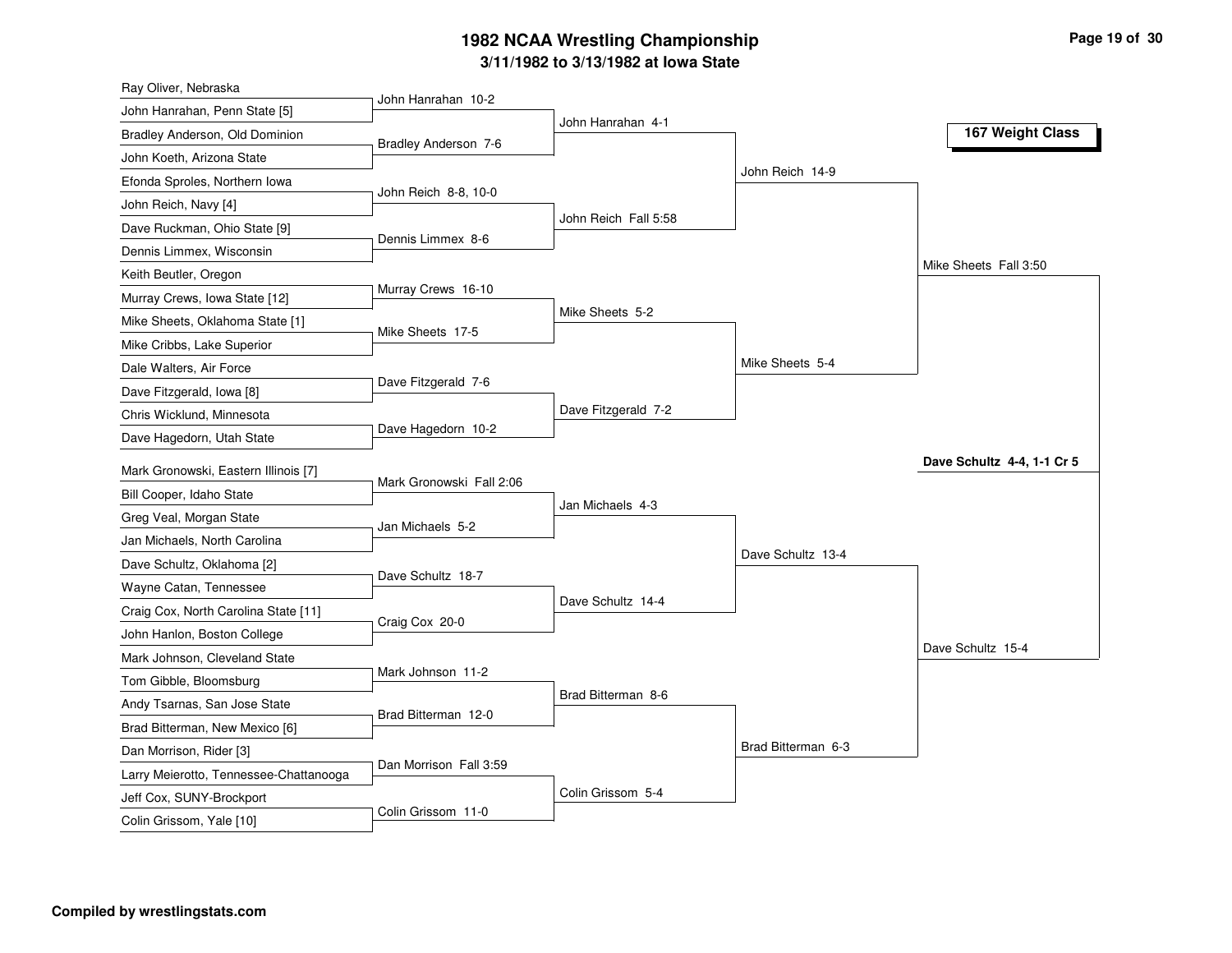## **3/11/1982 to 3/13/1982 at Iowa State 1982 NCAA Wrestling Championship Page <sup>20</sup> of <sup>30</sup>**

| Sproles, Northern Iowa    |                          |                |              |                       |                                            |
|---------------------------|--------------------------|----------------|--------------|-----------------------|--------------------------------------------|
|                           |                          |                |              |                       | <b>167 Consolation Bracket</b>             |
|                           | Limmex FFT               |                |              |                       |                                            |
|                           |                          |                |              |                       |                                            |
| Limmex, Wisconsin         |                          | Hanrahan 5-2   |              |                       |                                            |
|                           |                          |                |              |                       |                                            |
|                           | Hanrahan, Penn State     |                |              |                       |                                            |
|                           |                          |                | Hanrahan 6-3 |                       |                                            |
|                           |                          |                |              |                       | Bitterman 9-4                              |
| Cribbs, Lake Superior     |                          |                |              |                       |                                            |
|                           |                          |                |              | Bitterman, New Mexico |                                            |
|                           | Crews 5-4                |                |              |                       |                                            |
| Crews, Iowa State         |                          | Fitzgerald 7-5 |              |                       |                                            |
|                           |                          |                |              |                       | Third Place: John Reich, Navy 11-4         |
|                           | Fitzgerald, Iowa         |                |              |                       |                                            |
|                           |                          |                |              |                       | Fourth Place: Brad Bitterman, New Mexico   |
|                           |                          |                |              |                       | Fifth Place: John Hanrahan, Penn State 6-4 |
| Catan, Tennessee          |                          |                |              |                       | Sixth Place: Colin Grissom, Yale           |
|                           |                          |                |              |                       | Seventh Place: Dave Fitzgerald, Iowa 11-9  |
|                           | Cox 14-4                 |                |              |                       | Eighth Place: Jan Michaels, North Carolina |
|                           |                          |                |              |                       |                                            |
| Cox, North Carolina State |                          | Michaels 7-3   |              |                       |                                            |
|                           | Michaels, North Carolina |                |              |                       |                                            |
|                           |                          |                |              |                       |                                            |
|                           |                          |                | Grissom 3-2  |                       |                                            |
| Tsarnas, San Jose State   |                          |                |              |                       | Reich 8-0                                  |
|                           |                          |                | Reich, Navy  |                       |                                            |
|                           |                          |                |              |                       |                                            |
|                           | Tsarnas 7-5              |                |              |                       |                                            |
| Johnson, Cleveland State  |                          | Grissom 10-0   |              |                       |                                            |
|                           |                          |                |              |                       |                                            |
|                           | Grissom, Yale            |                |              |                       |                                            |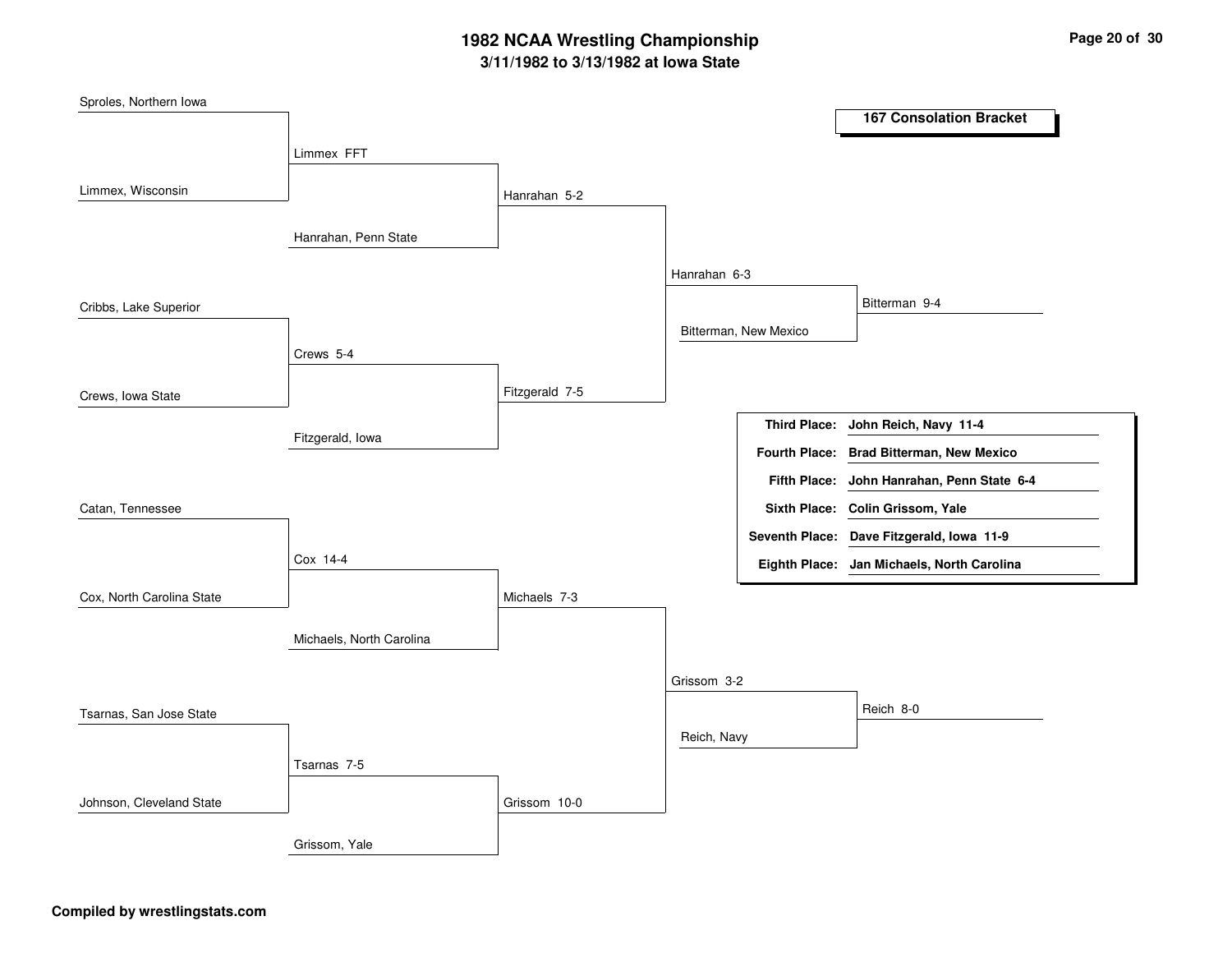## **3/11/1982 to 3/13/1982 at Iowa State 1982 NCAA Wrestling Championship Page <sup>21</sup> of <sup>30</sup>**

#### **Championship Pigtail Bouts for 167**

Dave Fitzgerald - Iowa

Fitzgerald 20-10 Mark Schlitt - Pennsylvania

Greg Veal - Morgan State

Veal 7-4 Earl Thom - Central Michigan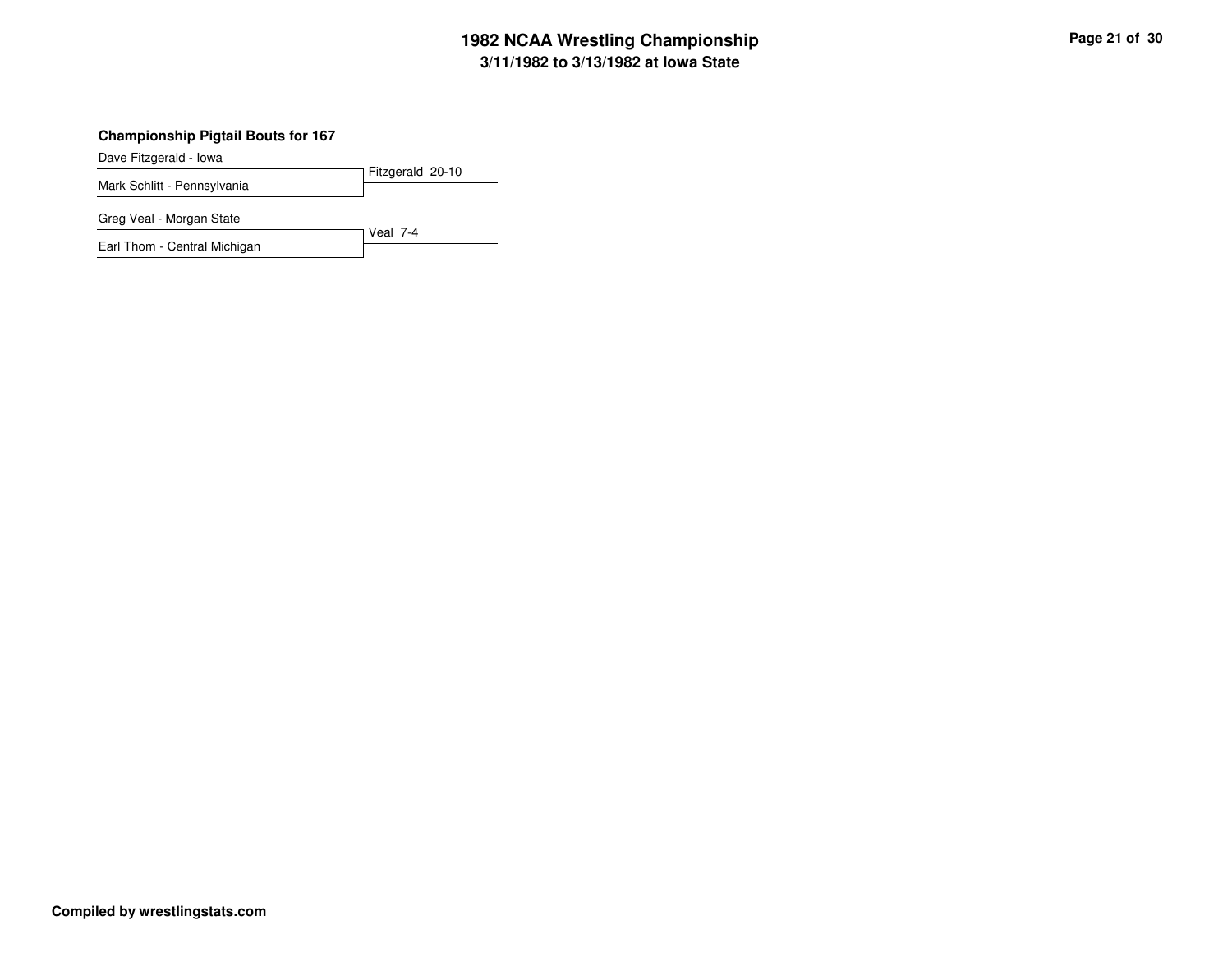### **3/11/1982 to 3/13/1982 at Iowa State 1982 NCAA Wrestling Championship Page <sup>22</sup> of <sup>30</sup>**

| Doug Perkins, Stanford                |                        |                      |                     |                     |
|---------------------------------------|------------------------|----------------------|---------------------|---------------------|
| Dennis McCormick, Eastern Illinois    | Doug Perkins 7-5       |                      |                     |                     |
| Jeff Needs, Brigham Young             | Jeff Needs Fall 6:46   | Jeff Needs 9-4       |                     | 177 Weight Class    |
| Tim Morrison, Rider [5]               |                        |                      |                     |                     |
| Charlie Heller, Clarion [4]           |                        |                      | Charlie Heller 12-2 |                     |
| Doug Dix, William & Mary              | Charlie Heller 15-6    |                      |                     |                     |
| Mike D'Ambrose, Indiana               |                        | Charlie Heller 4-3   |                     |                     |
| Joe Gormally, Northern Iowa [9]       | Joe Gormally 6-3       |                      |                     |                     |
| Dave Young, Missouri [8]              |                        |                      |                     | Ed Banach Fall 2:09 |
| Tony DePaoli, Cal State-Fullerton     | Dave Young 8-3         |                      |                     |                     |
| Steve Goss, Central Michigan          |                        | Dave Young 8-0       |                     |                     |
| Tim Cooper, Tennessee                 | Tim Cooper 10-2        |                      |                     |                     |
| Dan Kay, Toledo [12]                  |                        |                      | Ed Banach 17-5      |                     |
| Brett Stamm, Wheaton                  | Dan Kay 13-6           |                      |                     |                     |
| Ed Banach, Iowa [1]                   |                        | Ed Banach Fall 3:49  |                     |                     |
| Keith Foxx, Michigan State            | Ed Banach Fall 0:38    |                      |                     |                     |
| Tim Catalfo, Syracuse                 |                        |                      |                     | Mark Schultz 16-8   |
| Jim Scherr, Nebraska [11]             | Jim Scherr 17-13       |                      |                     |                     |
| Jim Baumgardner, Oregon State         |                        | Mark Schultz 19-8    |                     |                     |
| Mark Schultz, Oklahoma [2]            | Mark Schultz Fall 1:27 |                      |                     |                     |
| Kevin Wood, Boise State               |                        |                      | Mark Schultz 13-5   |                     |
| Mark Phillips, Navy [7]               | Kevin Wood 13-3        |                      |                     |                     |
| Pat Day, Youngstown State             |                        | Kevin Wood Fall 4:50 |                     |                     |
| Tod Giles, Boston University          | Pat Day 14-9           |                      |                     |                     |
| Tony Conetta, SUNY-Brockport          |                        |                      |                     | Mark Schultz 2-1    |
| Perry Hummel, Iowa State [3]          | Perry Hummel 5-5, 5-3  |                      |                     |                     |
| Matt Reiss, North Carolina State [10] |                        | Perry Hummel 14-4    |                     |                     |
| Scott Giacobbe, Old Dominion          | Matt Reiss 3-3, 4-0    |                      |                     |                     |
| Koln Knight, Augustana SD             |                        |                      | Perry Hummel 6-4    |                     |
| Randy March, Millersville             | Randy March 11-4       |                      |                     |                     |
| Mark Loomis, Cal State-Bakersfield    |                        | Ed Potokar 7-1       |                     |                     |
| Ed Potokar, Ohio State [6]            | Ed Potokar Fall 5:36   |                      |                     |                     |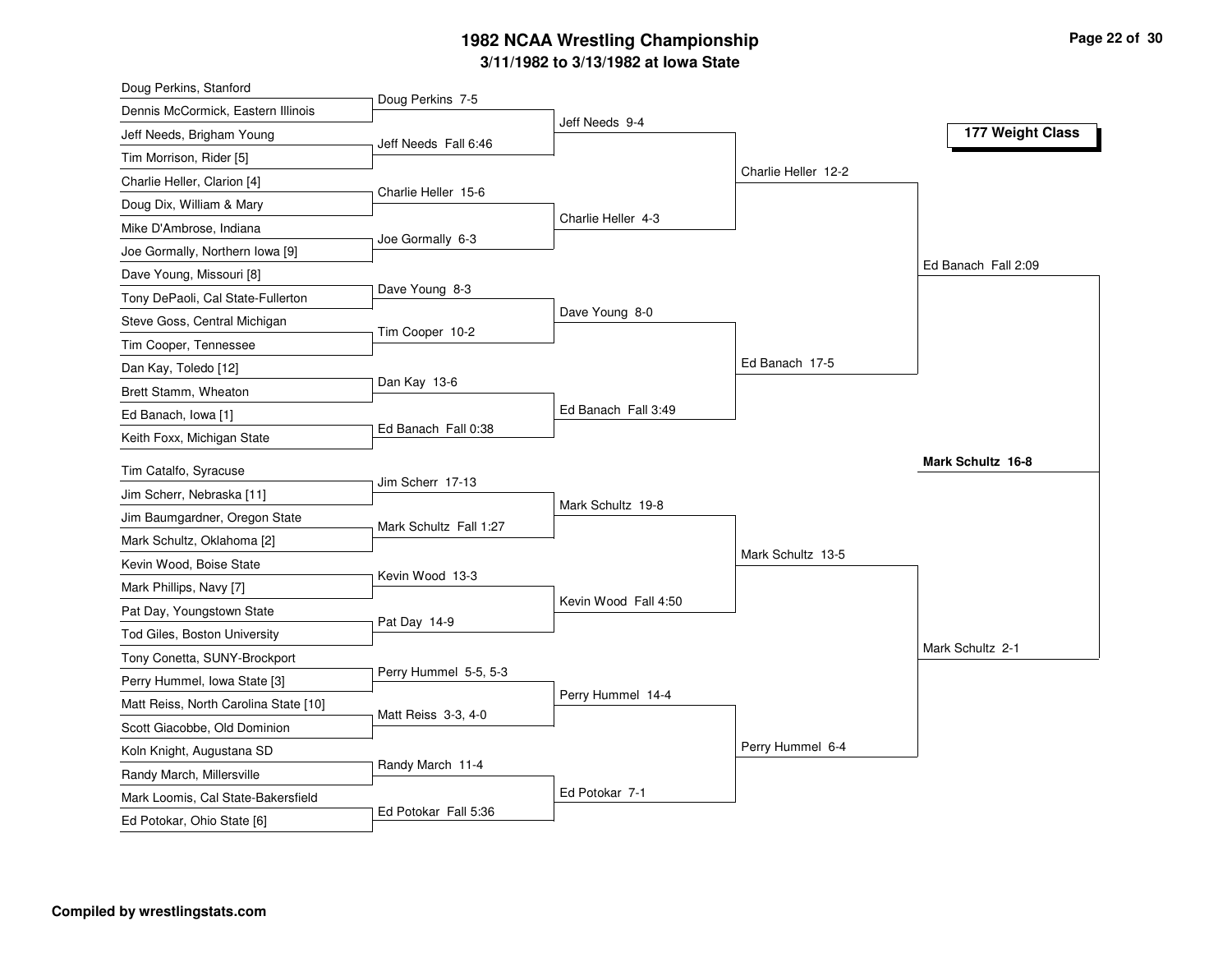## **3/11/1982 to 3/13/1982 at Iowa State 1982 NCAA Wrestling Championship Page <sup>23</sup> of <sup>30</sup>**

| Dix, William & Mary         |                      |              |                    |                                                    |
|-----------------------------|----------------------|--------------|--------------------|----------------------------------------------------|
|                             |                      |              |                    | <b>177 Consolation Bracket</b>                     |
|                             | Gormally 4-2         |              |                    |                                                    |
| Gormally, Northern Iowa     |                      |              |                    |                                                    |
|                             |                      | Gormally 7-5 |                    |                                                    |
|                             | Needs, Brigham Young |              |                    |                                                    |
|                             |                      |              |                    |                                                    |
|                             |                      |              | Young 6-3          |                                                    |
| Foxx, Michigan State        |                      |              |                    | Hummel 4-3                                         |
|                             |                      |              | Hummel, Iowa State |                                                    |
|                             | Foxx 2-1             |              |                    |                                                    |
|                             |                      |              |                    |                                                    |
| Kay, Toledo                 |                      | Young 5-1    |                    |                                                    |
|                             | Young, Missouri      |              |                    | Third Place: Charlie Heller, Clarion 2-1           |
|                             |                      |              |                    | Fourth Place: Perry Hummel, Iowa State             |
|                             |                      |              |                    | Fifth Place: Dave Young, Missouri 2-2, 5-4         |
| Baumgardner, Oregon State   |                      |              |                    | Sixth Place: Jim Scherr, Nebraska                  |
|                             |                      |              |                    | Seventh Place: Joe Gormally, Northern Iowa Med FFT |
|                             | Scherr 15-6          |              |                    | Eighth Place: Ed Potokar, Ohio State               |
|                             |                      |              |                    |                                                    |
| Scherr, Nebraska            |                      | Scherr 9-5   |                    |                                                    |
|                             | Wood, Boise State    |              |                    |                                                    |
|                             |                      |              |                    |                                                    |
|                             |                      |              | Scherr 8-4         |                                                    |
| Conetta, SUNY-Brockport     |                      |              |                    | Heller 3-3, 3-2                                    |
|                             |                      |              | Heller, Clarion    |                                                    |
|                             | Reiss 11-10          |              |                    |                                                    |
|                             |                      |              |                    |                                                    |
| Reiss, North Carolina State |                      | Potokar 13-5 |                    |                                                    |
|                             | Potokar, Ohio State  |              |                    |                                                    |
|                             |                      |              |                    |                                                    |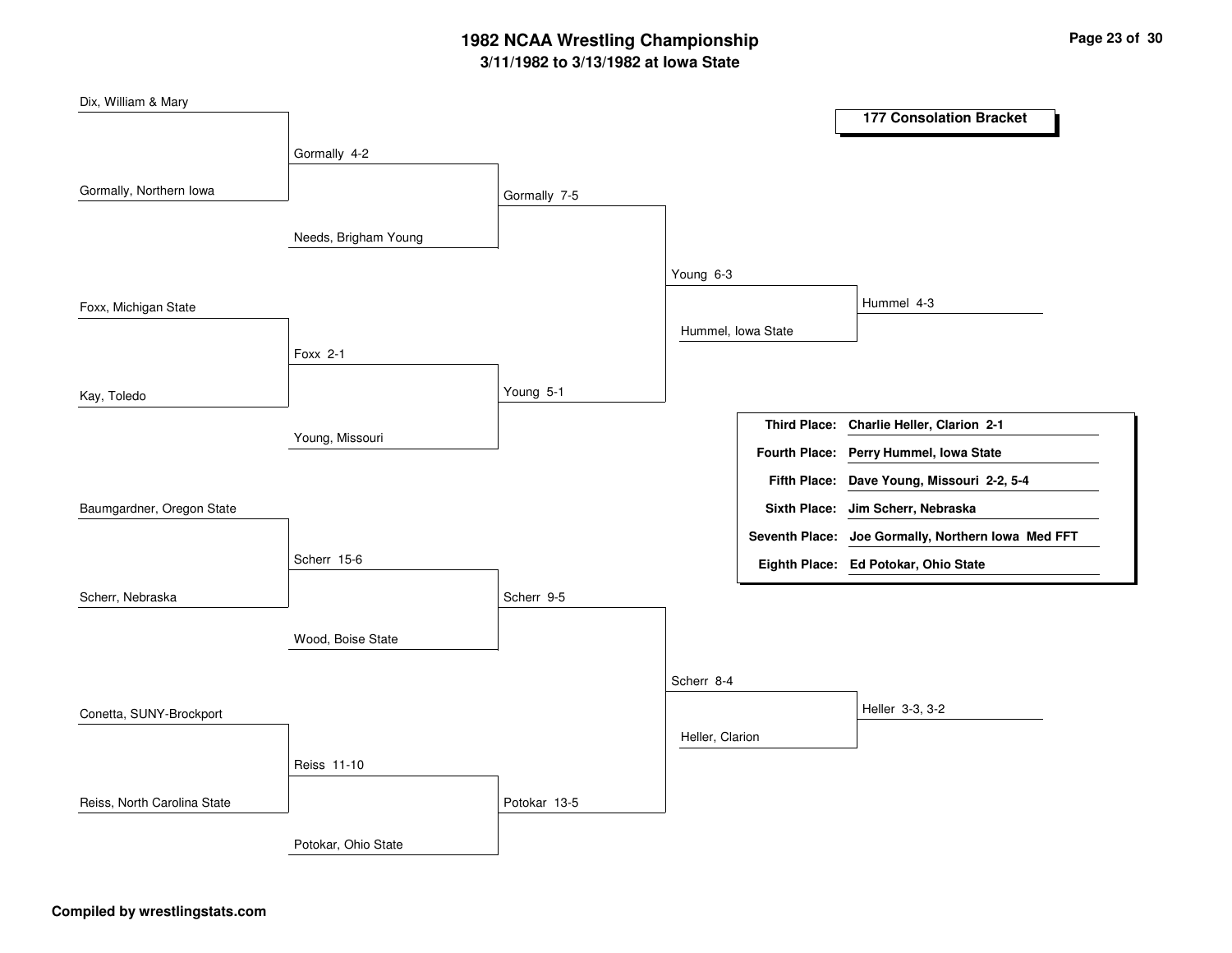## **3/11/1982 to 3/13/1982 at Iowa State 1982 NCAA Wrestling Championship Page <sup>24</sup> of <sup>30</sup>**

#### **Championship Pigtail Bouts for 177**

Brett Stamm - Wheaton

Stamm 7-1 Steve Evans - Virginia Military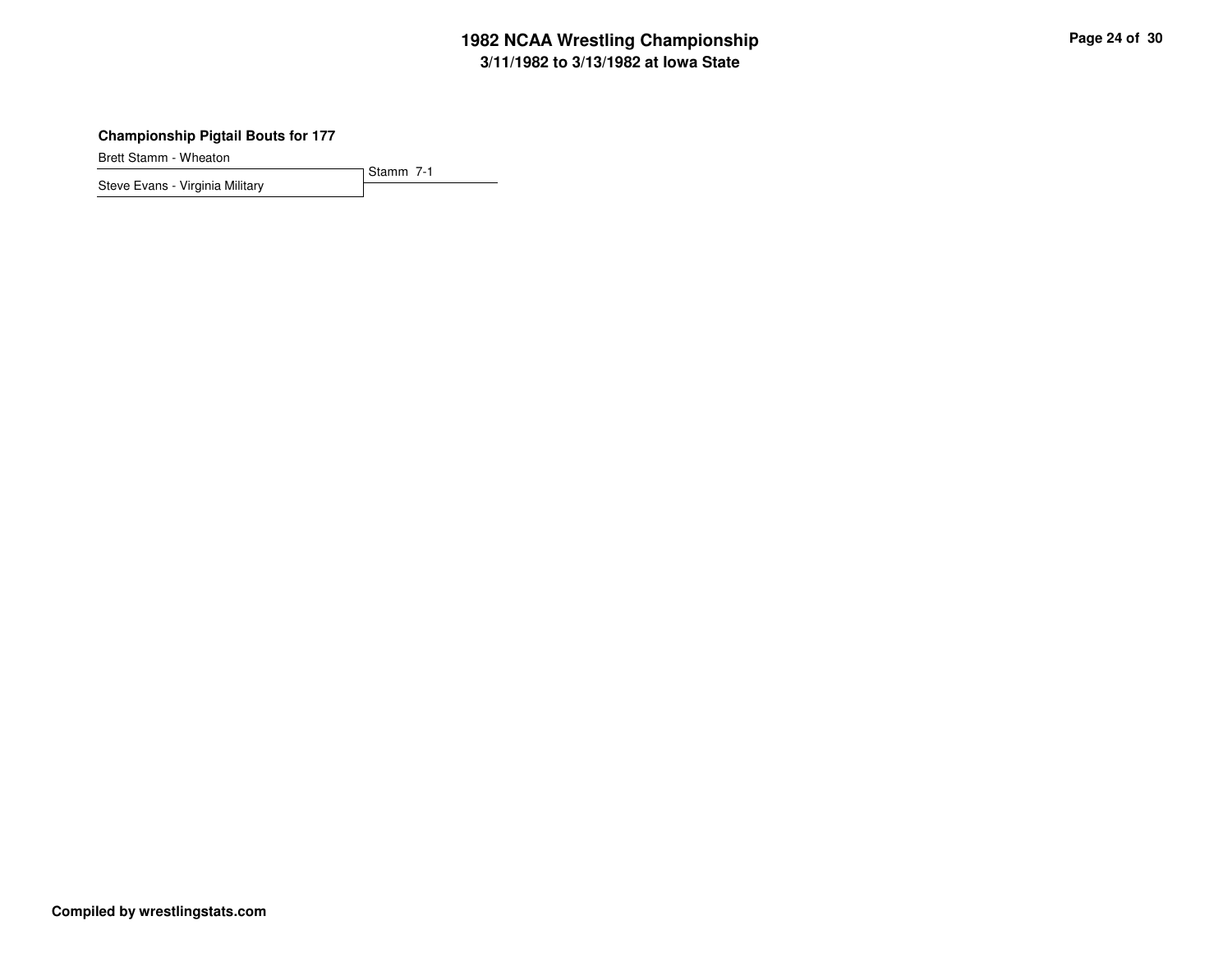#### **3/11/1982 to 3/13/1982 at Iowa State 1982 NCAA Wrestling Championship Page <sup>25</sup> of <sup>30</sup>**

| Dave Hass, North Dakota State                         |                           |                           |                    |                       |
|-------------------------------------------------------|---------------------------|---------------------------|--------------------|-----------------------|
| Pete Bush, Iowa [4]                                   | Pete Bush 18-5            |                           |                    |                       |
| Brad Moseley, Missouri [9]                            | Jeff Esmont 10-7          | Pete Bush 18-5            |                    | 190 Weight Class      |
| Jeff Esmont, Ashland                                  |                           |                           |                    |                       |
| Steve Lucas, Kent State                               |                           |                           | Pete Bush 8-7      |                       |
| Kirk Myers, Northern Iowa [5]                         | Kirk Myers 14-2           |                           |                    |                       |
| Phil Lanzatella, St. Lawrence                         |                           | Kirk Myers 14-1           |                    |                       |
| Ed Katz, Stanford                                     | Phil Lanzatella Fall 5:38 |                           |                    |                       |
| Gene Webb, Oregon State                               |                           |                           |                    | Pete Bush Fall 0:44   |
| Bob Steele, Brigham Young                             | Bob Steele 15-6           |                           |                    |                       |
| John Schebler, Utah State [8]                         |                           | Gerry Volm 18-8           |                    |                       |
| Gerry Volm, Rider                                     | Gerry Volm 6-4            |                           |                    |                       |
| Dave Guselli, Massachusetts                           |                           |                           | Colin Kilrain 17-3 |                       |
| Joe Wade, Bloomsburg [12]                             | Joe Wade 9-1              |                           |                    |                       |
| Colin Kilrain, Lehigh [1]                             |                           | Colin Kilrain 12-1        |                    |                       |
| Greg Hawkins, Oklahoma State                          | Colin Kilrain 7-0         |                           |                    |                       |
| Mike Mann, Iowa State [2]                             |                           |                           |                    | Pete Bush 3-3, 2-2 Cr |
| Lance Hochanadel, Oregon                              | Mike Mann 14-5            |                           |                    |                       |
| Mike Potts, Michigan State [11]                       |                           | Mike Mann 15-3            |                    |                       |
| Mark Young, Augustana SD                              | Mike Potts 6-1            |                           |                    |                       |
| Kevin Jackson, New Mexico                             |                           |                           | Mike Mann 7-7, 5-1 |                       |
| Jerry Rodriguez, North Carolina State [7]             | Jerry Rodriguez 6-2       |                           |                    |                       |
| Joe Elinksy, Cal Poly-SLO                             |                           | Jerry Rodriguez Fall 2:46 |                    |                       |
| Daniel Corbin, James Madison                          | Joe Elinksy 11-6          |                           |                    |                       |
| Doug Morse, SUNY-Oswego                               |                           |                           |                    | Mike Mann 8-7         |
|                                                       | Pat McKay 10-2            |                           |                    |                       |
| Pat McKay, Michigan [10]<br>Bill Scherr, Nebraska [3] |                           | Bill Scherr Fall 5:58     |                    |                       |
|                                                       | Bill Scherr Fall 2:35     |                           |                    |                       |
| Craig Newburg, Ball State                             |                           |                           | Bill Scherr 13-9   |                       |
| Todd Wyckoff, Tennessee                               | Todd Wyckoff 8-7          |                           |                    |                       |
| Pat Murphy, Tennessee-Chattanooga                     |                           | Geno Savegnago Fall 1:01  |                    |                       |
| Geno Savegnago, Eastern Illinois [6]                  | Geno Savegnago Fall 6:24  |                           |                    |                       |
| Harold Wittman, Boise State                           |                           |                           |                    |                       |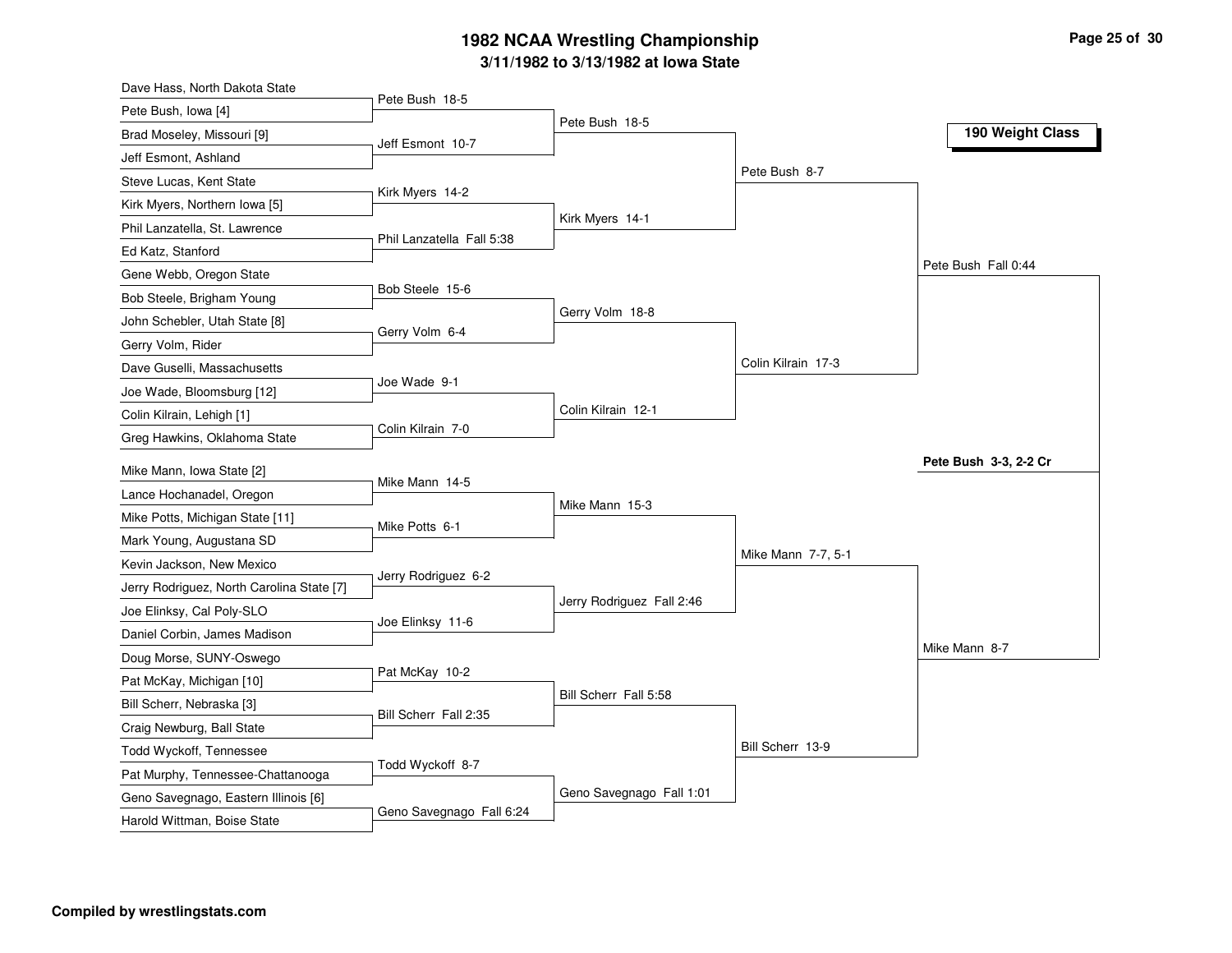## **3/11/1982 to 3/13/1982 at Iowa State 1982 NCAA Wrestling Championship Page <sup>26</sup> of <sup>30</sup>**

| Hass, North Dakota State |                                 |               |                  |                                                       |
|--------------------------|---------------------------------|---------------|------------------|-------------------------------------------------------|
|                          |                                 |               |                  | <b>190 Consolation Bracket</b>                        |
|                          | Hass 11-9                       |               |                  |                                                       |
| Esmont, Ashland          |                                 | Myers 10-2    |                  |                                                       |
|                          | Myers, Northern Iowa            |               |                  |                                                       |
|                          |                                 |               | Myers Fall 5:08  |                                                       |
| Hawkins, Oklahoma State  |                                 |               |                  | Scherr Fall 9:15 OT                                   |
|                          | Hawkins 12-2                    |               | Scherr, Nebraska |                                                       |
|                          |                                 |               |                  |                                                       |
| Wade, Bloomsburg         |                                 | Hawkins 6-2   |                  |                                                       |
|                          | Young, Augustana SD             |               |                  | Third Place: Colin Kilrain, Lehigh 6-2                |
|                          |                                 |               |                  | Fourth Place: Bill Scherr, Nebraska                   |
|                          |                                 |               |                  | Fifth Place: Kirk Myers, Northern Iowa Fall 1:19      |
| Hochanadel, Oregon       |                                 |               |                  | Sixth Place: Geno Savegnago, Eastern Illinois         |
|                          |                                 |               |                  | Seventh Place: Greg Hawkins, Oklahoma State Fall 1:40 |
|                          | Potts 6-2                       |               |                  | Eighth Place: Mike Potts, Michigan State              |
| Potts, Michigan State    |                                 | Potts 14-1    |                  |                                                       |
|                          | Rodriguez, North Carolina State |               |                  |                                                       |
|                          |                                 |               | Savegnago 12-2   |                                                       |
| Newburg, Ball State      |                                 |               |                  | Kilrain 3-2                                           |
|                          |                                 |               | Kilrain, Lehigh  |                                                       |
|                          | Newburg 13-8                    |               |                  |                                                       |
| McKay, Michigan          |                                 | Savegnago 5-2 |                  |                                                       |
|                          | Savegnago, Eastern Illinois     |               |                  |                                                       |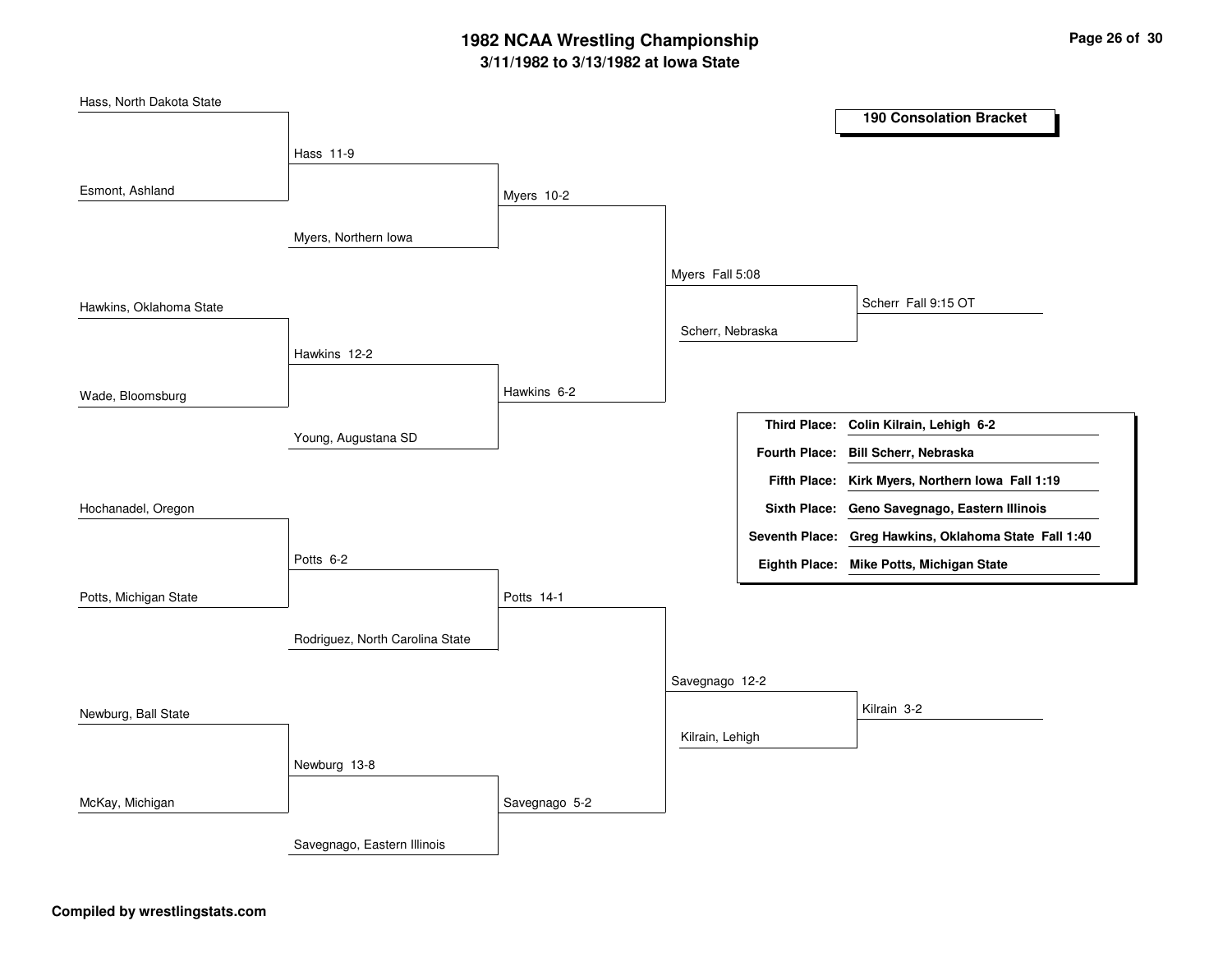### **3/11/1982 to 3/13/1982 at Iowa State 1982 NCAA Wrestling Championship Page <sup>27</sup> of <sup>30</sup>**

#### **Championship Pigtail Bouts for 190**

Bob Steele - Brigham Young

| Pat Ryan - Navy             | Steele 17-2 |  |  |
|-----------------------------|-------------|--|--|
|                             |             |  |  |
| Joe Wade - Bloomsburg       |             |  |  |
|                             | Wade 8-6    |  |  |
| Mark Downing - Clarion      |             |  |  |
| Mike Potts - Michigan State |             |  |  |
|                             | Potts 7-0   |  |  |

Greg Close - Illinois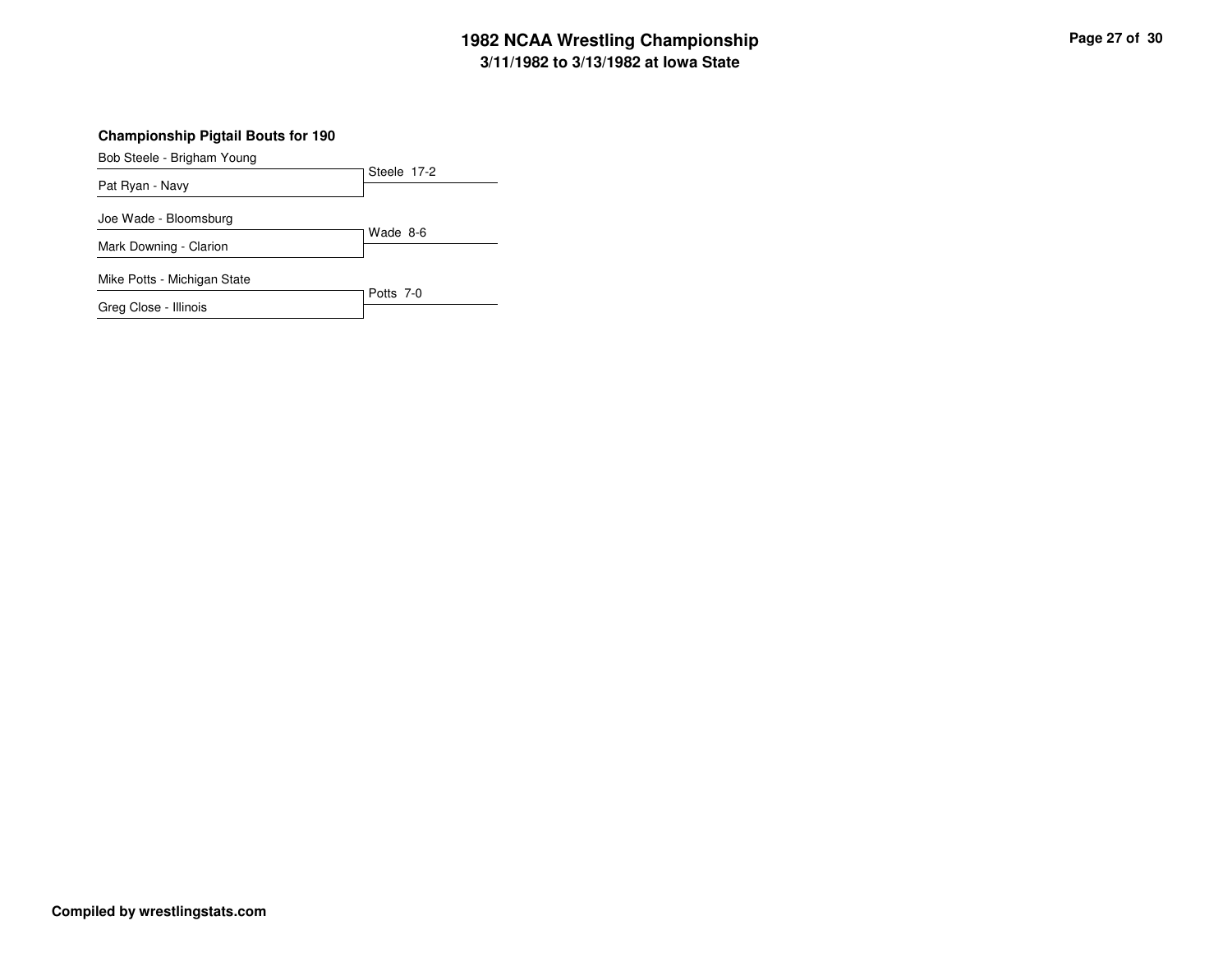## **3/11/1982 to 3/13/1982 at Iowa State 1982 NCAA Wrestling Championship Page <sup>28</sup> of <sup>30</sup>**

| Steve Sefter, Penn State [4]           |                           |                         |                       |                              |
|----------------------------------------|---------------------------|-------------------------|-----------------------|------------------------------|
| Curt Olson, Clarion                    | Steve Sefter 11-2         |                         |                       |                              |
| Gary Albright, Nebraska [9]            | Gary Albright Fall 4:05   | Gary Albright Fall 4:57 |                       | <b>UNL Weight Class</b>      |
| Casey Gulliford, San Jose State        |                           |                         |                       |                              |
| Mark Rigatuso, Nebraska-Omaha          |                           |                         | Mark Rigatuso 4-2     |                              |
| Tom Sheridan, Boston College           | Mark Rigatuso Fall 2:30   |                         |                       |                              |
| Eric Klasson, Michigan [5]             |                           | Mark Rigatuso 6-2       |                       |                              |
| Mitch Shelton, Oklahoma State          | Mitch Shelton 3-3, 1-1 Cr |                         |                       |                              |
| Jerome Larson, North Dakota            |                           |                         |                       | Bruce Baumgartner Fall 2:21  |
| Mike Holcomb, Miami Ohio [8]           | Mike Holcomb Fall 1:58    |                         |                       |                              |
| Paul Maltagliati, George Mason         |                           | Mike Holcomb 19-0       |                       |                              |
| Tim Pangonas, Bucknell                 | Tim Pangonas 3-3, 1-0     |                         |                       |                              |
| Mike Severn, Arizona State             |                           |                         | Bruce Baumgartner 7-1 |                              |
| Bruce Baumgartner, Indiana State [1]   | Bruce Baumgartner 21-2    |                         |                       |                              |
| John Kriebs, Northern Iowa [12]        |                           | Bruce Baumgartner 10-2  |                       |                              |
| John Bradford, Tennessee               | John Kriebs Fall 1:11     |                         |                       |                              |
| Dennis Koslowski, Minnesota-Morris     |                           |                         |                       | <b>Bruce Baumgartner 4-2</b> |
| John Dougherty, Syracuse [7]           | Dennis Koslowski 7-6      |                         |                       |                              |
| Rick Romeo, Missouri                   |                           | Eric Neily 15-2         |                       |                              |
| Eric Neily, Ohio State                 | Eric Neily 5-4            |                         |                       |                              |
| Larry Hamilton, Brigham Young          |                           |                         | Lou Banach 12-4       |                              |
| Tab Thacker, North Carolina State [11] | Tab Thacker Fall 1:07     |                         |                       |                              |
|                                        |                           | Lou Banach Fall 2:08    |                       |                              |
| Lou Banach, Iowa [2]                   | Lou Banach 18-14          |                         |                       |                              |
| George Fears, Navy                     |                           |                         |                       | Steve Williams 7-4           |
| Wayne Cole, Iowa State                 | Steve Williams 4-2        |                         |                       |                              |
| Steve Williams, Oklahoma [3]           |                           | Steve Williams 5-3      |                       |                              |
| Dan Cook, Oregon [10]                  | Dan Cook 5-1              |                         |                       |                              |
| Bill Sabo, Old Dominion                |                           |                         | Steve Williams 8-3    |                              |
| Chuck Pinta, Citadel                   | Chris Bielenberg 3-2      |                         |                       |                              |
| Chris Bielenberg, Oregon State         |                           | Jim Phills Fall 0:42    |                       |                              |
| Jim Phills, Harvard                    | Jim Phills Fall 1:48      |                         |                       |                              |
| Ray Wagner, Kent State [6]             |                           |                         |                       |                              |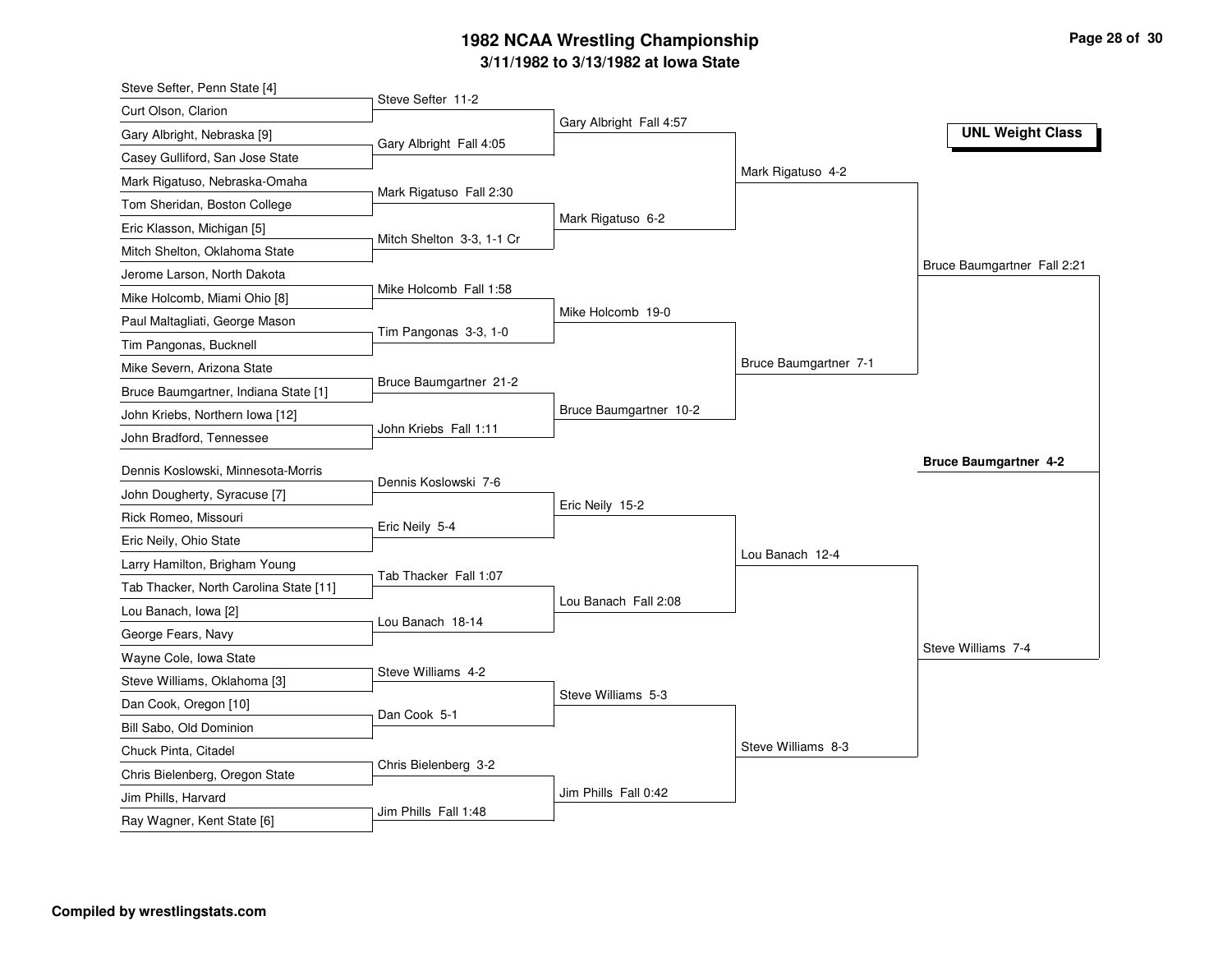## **3/11/1982 to 3/13/1982 at Iowa State 1982 NCAA Wrestling Championship Page <sup>29</sup> of <sup>30</sup>**